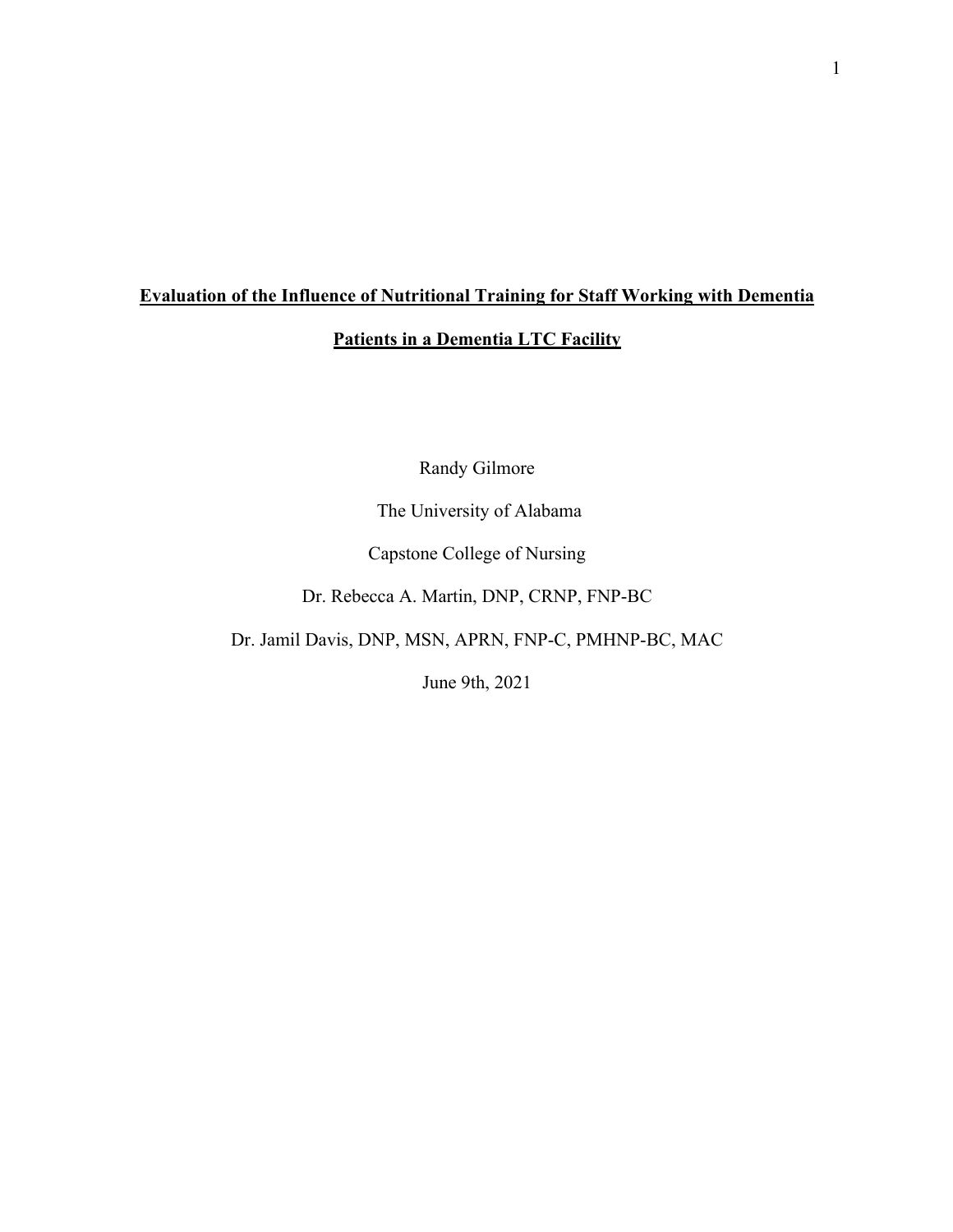## PART II: DNP FINAL PROJECT

## **Table of Contents**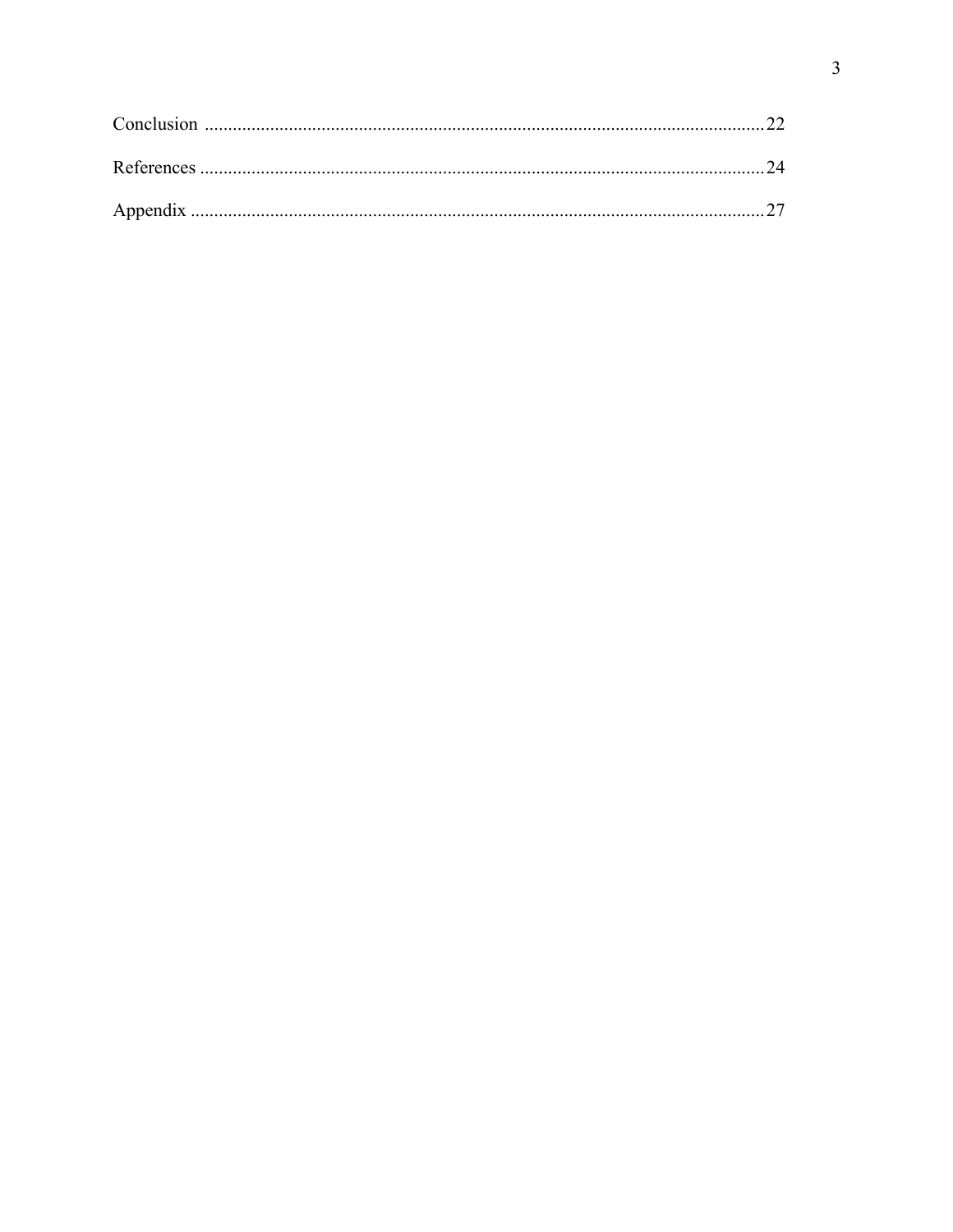#### **Abstract**

#### **Introduction/Purpose:**

Dementia is a significant public health challenge in the United States. In 2017, the CDC attributed more than 260,000 deaths in the US to dementia as an underlying disease (Douglas et al., 2020). Dementia is a general term for the progressive decline in cognitive and behavioral functions that interfere with a person's ability to remember, think, and make decisions. It often leads to complex nutritional problems and admission to a long-term care facility.

The prevention of nutritional problems related to dementia is a challenging task, and improvements are needed to promote health and quality of life and to decrease physical and mental decline that may lead to premature death. Dementia patients experience behavioral, emotional, and physical changes that make eating and drinking more complex, resulting in dehydration, weight loss, or weight gain. Therefore, effective strategies in providing adequate nutritional intake can lead to a better quality of life and potentially decrease the rate of premature death among dementia patients living in a long-term care facility is needed.

The aim of this evidence-based practice (EBP) change was to evaluate the use of a Person-Centered Nutritional Care Protocol (PCNC) for patients with dementia in a long-term care facility (LTCF) and the impact on patient's weight gain or loss over six weeks. Nutrition care includes assessment of nutritional need, provides supportive interventions that ensure sufficient intake of energy, protein, vitamins, and essential nutrients that are culturally appropriate in a safe environment that promotes both independence and function. Providing the ADRC Eating and Drinking Well with Dementia: A Guide for Care Staff was implemented as the PCNC protocol by the LTCF. The nutritional protocol provided LTCF staff a tool outlining supportive interventions to optimize nutritional support for dementia patients in a LTCF.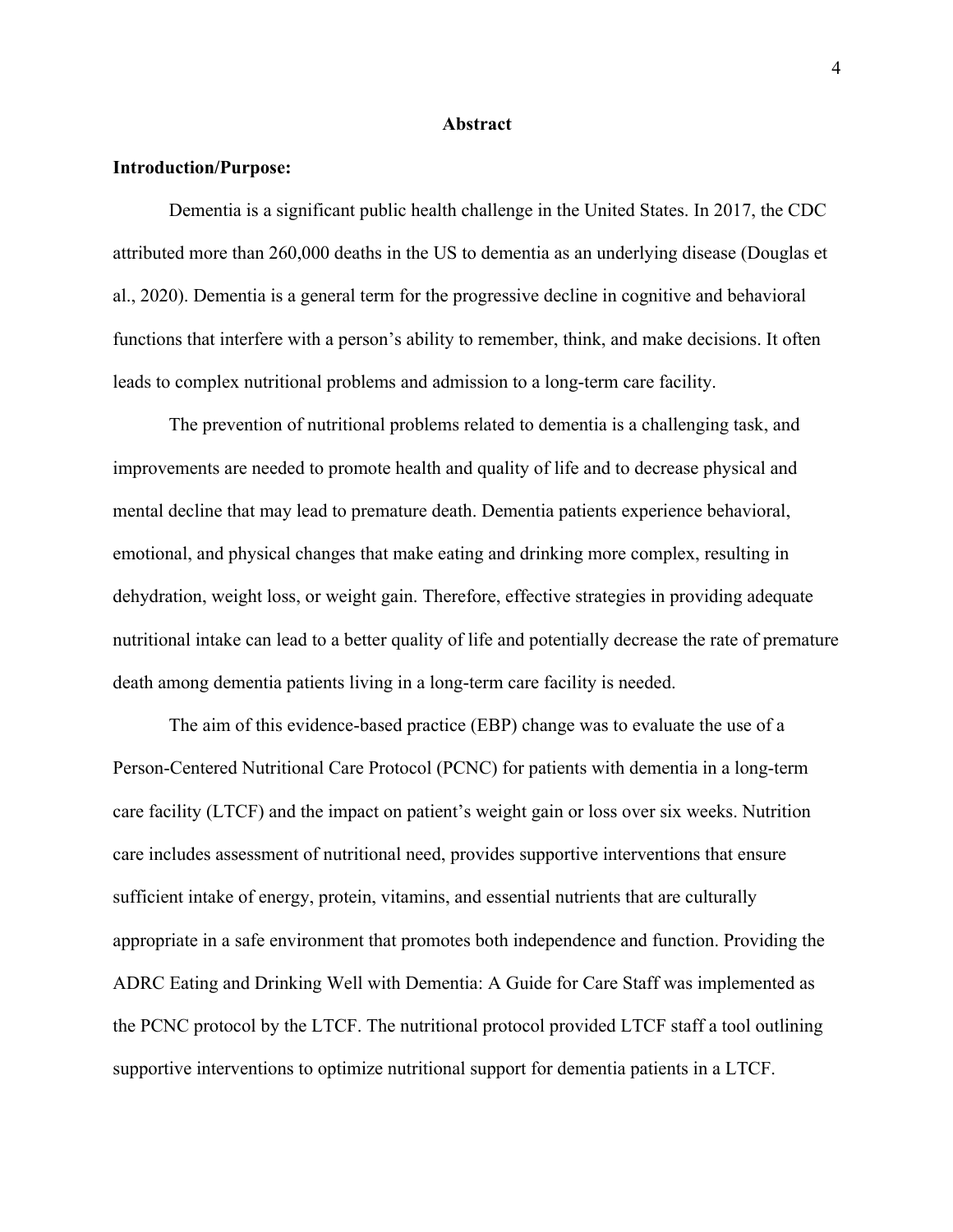#### **Methods:**

A retrospective chart review of the recorded weights was collected for 16 weeks prior to implementation of the protocol and six weeks following the implementation of the nutritional protocol. Additional data collection included the number of times in one day that the ADRC Eating and Drinking well with Dementia protocol was followed during the first six weeks of implementation.

#### **Results:**

The nutritional protocol was used 96.82% daily by the LTCF staff during the first six weeks. When comparing the end of the six weeks weight loss and weight gain with the sixteen weeks prior nutritional protocol found a statistical significance was found using a t-test. A retrospective chart review was completed to record the previous four months' weights, and postimplementation weight was collected for data analysis. A t-test was used to compare pre and post weights. The t-test for dependent samples determined whether the patients' weight changed at the end of the period of interest. After calculations, the mean value of 2.72, a standard deviation of 1.77 were acquired. A t-test for dependent samples was 7.77. The level of significance from the table of critical values of the t-test was determined. The degree of freedom, in this case, is equal to 25 - 1 = 24. In the line for the degree of freedom of 24, the values of the t – criterion are found. The value is more significant than 3.745 for a significance level of 0.001. The level of significance is less than 0.001. Based on this, patients' weight at the beginning and end of the period differs with an error probability of less than 0.1%. A percentage of inpatient average weight gain was identified at the end of the project. It constituted 1.5% weight gain (see Appendix 2 and Appendix 3 to view average patient weight dynamics in five months).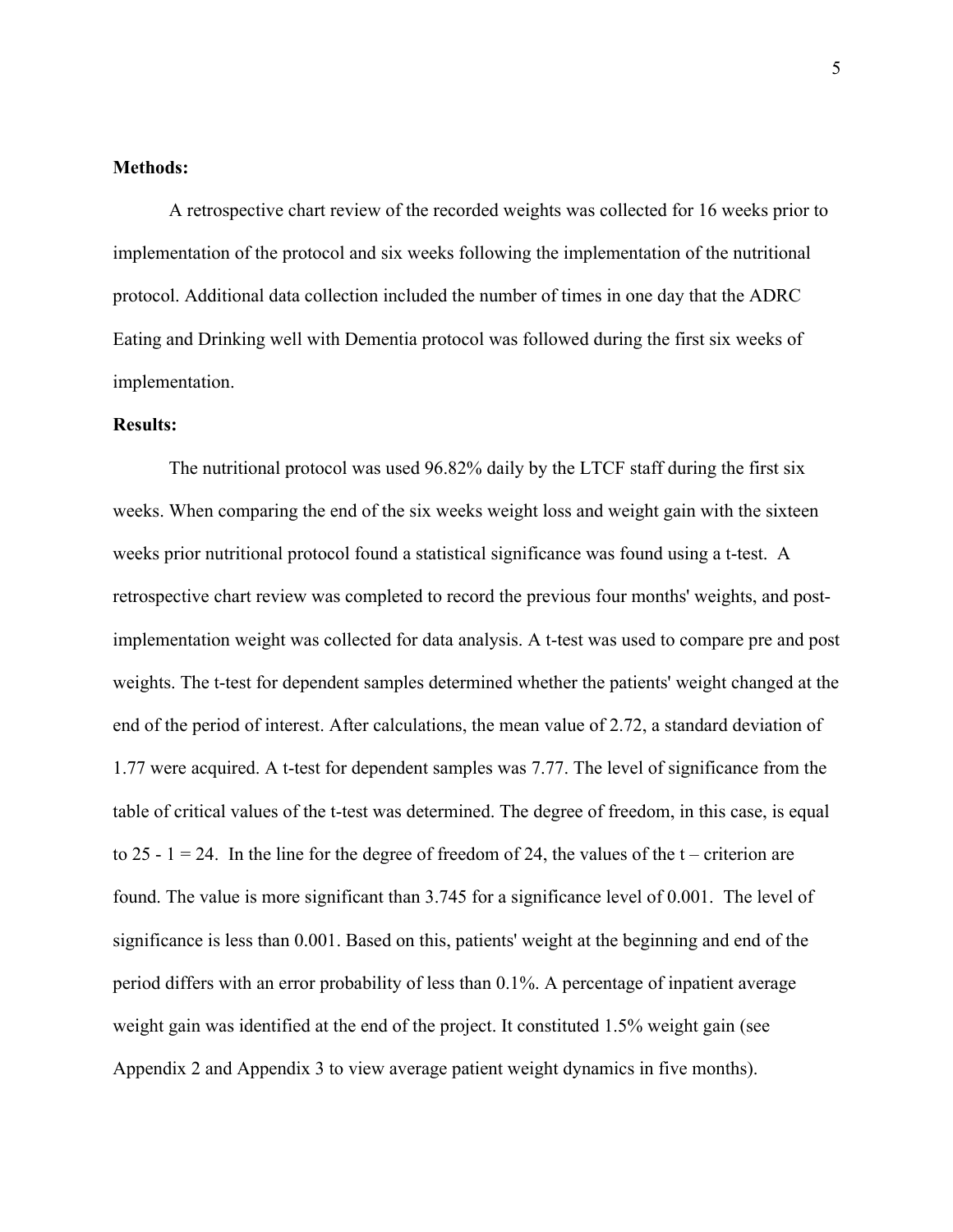Therefore, the results of the project demonstrate statistically significant patient weight change after protocol implementation.

#### **Discussion:**

The hope was that providing LTCF staff a tool for nutritional guidance would provide dementia patients at this LTCF optimal nutrition. The evidence from this project supports that the PCNC protocol did have a statistically significant effect on the weights of patients with dementia in the long-term care facility and supports the continuation of the protocol.

#### **Conclusions:**

The results of this project served as evidence that using a PCNP can provide LTCF staff daily guidance in promoting optimal nutrition to patients with dementia. The results served as the foundation for a new nutrition training protocol in a facility hosting the project to foster the staff training process in the facility to achieve improved outcomes in patients with dementia. The care staff were instructed to use the nutritional protocol daily to provide adequate nutrition for dementia patients. The care protocol was implemented 96.82 % of the time when serving food to patients during all six weeks of the project realization. An increase of 1.5% in average patient weight post the PCNC protocol implementation did support the continuation of the protocol.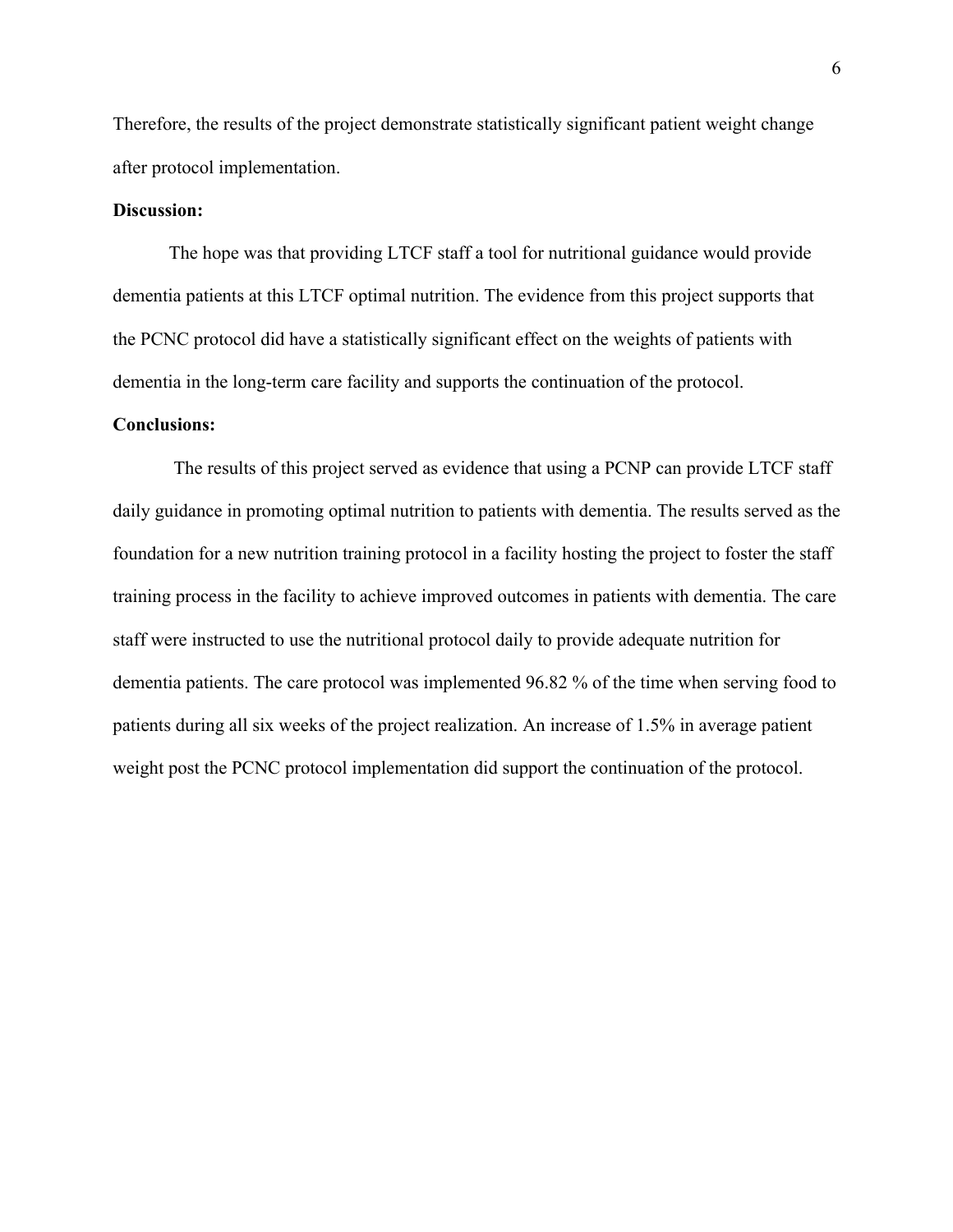# **The Influence of Nutritional Training for Staff Working with Dementia Patients in Long-Term Care Facilities**

In patients with dementia living in long-term care facilities, the problem of weight gain or loss due to their inability to eat a balanced diet is a serious health concern. Both weight gain and weight loss could result in negative implications for a patient. Weight gain leads to further metabolic disruptions, causing more health issues, including hypertension, heart disease, and stroke risk. Weight loss results in progressive health status deterioration, increasing frailty, and infirmity. Patients with dementia cannot eat healthily on their own because their diminished cognition results in ineffective feeding, including the inability to recognize food, difficulty bringing food into the mouth, inability to chew and swallow well. With all these activities, assistance from caregivers is necessary. LTCF care staff needs to provide person-centered care to promote appropriate nutrition in patients with dementia. The individual approach should be implemented to help serve each patient depending on his or her needs and functional status. LTCF staff needs effective care protocols to provide patient-centered care during feeding sessions.

#### **Background**

Dementia is a chronic, broad-spectrum, general, usually irreversible decline in cognitive function that affects all aspects of cognitive performance. A patient's cognition is affected to the degree when he or she cannot perform simple daily activities such as eating (Alzheimer's Disease International, 2021). Dementia is usually progressive. However, the rate of progression varies widely and depends on many factors. Dementia shortens life expectancy, but estimates of survival can vary, depending on the quality of life of a patient affected (Batchelor-Murphy et al., 2015). Currently, there are no treatment approaches for dementia that proved successful.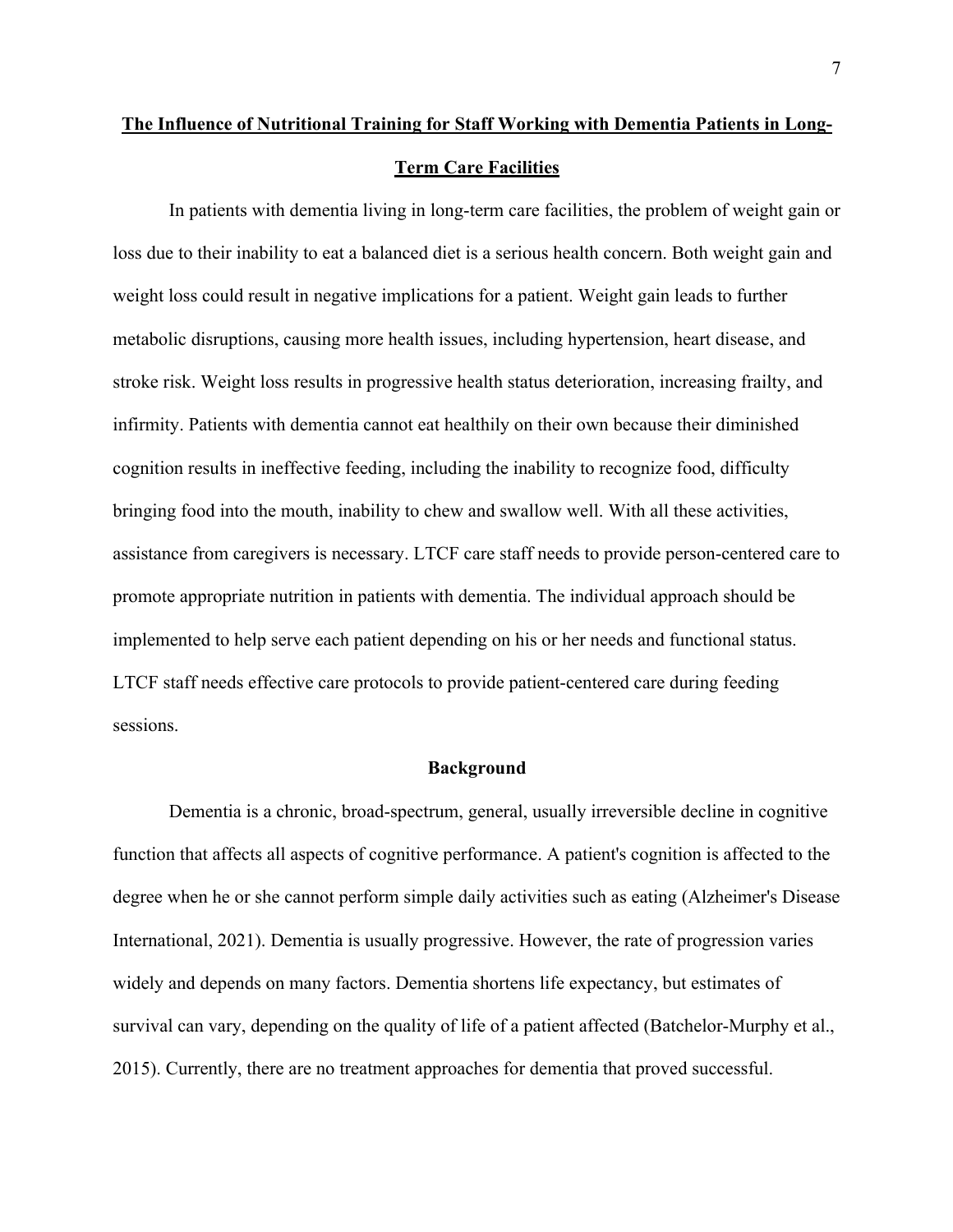Nutrition is an essential factor that impacts life expectancy in patients with dementia.

In many cases, dementia patients suffer from nutritional insufficiency due to their inability to eat normally, and their life expectancy shortens considerably (Batchelor-Murphy et al., 2017). Today, well over five million Americans have different forms of dementia, making this problem a national concern (Alzheimer's Disease International, 2021). By the year 2050, it is expected that over fourteen million people in the United States will have dementia. Many patients with progressive dementia will need specialized, facility-based care. To meet the growing care need, the staff of long-term care facilities working with dementia patients will need effective nutrition protocols and training.

Staff participated in a mandatory in-service before the implementation of the PCNP. A retrospective chart review was performed to assess staff protocol implementation rate using the new standard of care. The LTCF set a minimal standard of 90% compliance to be maintained during the newly implemented PCNP, or the staff would receive a facility mandatory in-service retraining. Finally, a retrospective chart review was performed once again on week 6 to check for staff protocol implementation rate using this new standard of care.

#### **Problem Statement**

Patients with dementia are at an increased risk of mortality and other negative outcomes related to nutritional deficiencies due to their progressive decline in mental and physical health. LTCF staff is responsible for recognizing, evaluating, and addressing all needs of the dementia patients in their facility, including nutrition. Upon admission to long-term care, residents undergo an assessment that includes a history of weight loss or gains before admission, medical conditions such as cerebrovascular accident, and medications which may affect a patient's nutritional status. Residents are weighed on admission and each month thereafter to identify and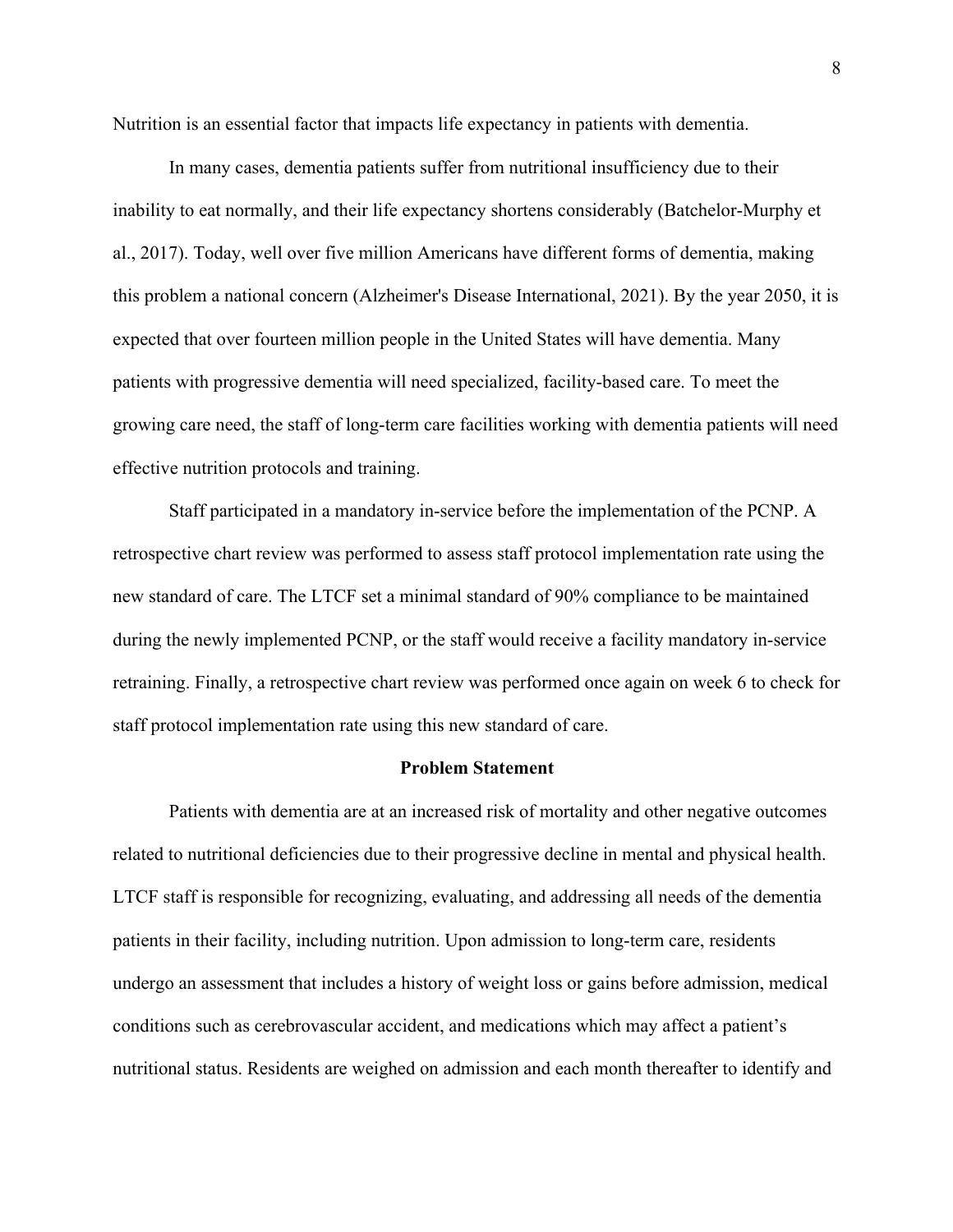document trends such as weight loss or gain. Due to the various medical, psychosocial, and functional considerations based on the dementia patient assessment and routine weights, LTCF staff need an evidence-based protocol as a guide in providing optimal nutritional support to their dementia patients. This quality improvement project will evaluate the impact of a PCNP when implemented into an LTCF for dementia patients. Due to the lack of evidence to support a specific PCNP and the need for optimal nutrition support, this quality improvement project is conducted.

#### **Organizational "Gap" Analysis of Project Site**

The project site is the ALF/Long Term Care Facility that provides care to patients with mental health concerns, including patients with dementia. Based on the current standard of care residents at this LTCF were found to be underweight or overweight thus prompting the need for a change in nutritional support for the dementia patients at this LTCF. A PCNP the ADRC Eating and Drinking Well with Dementia: A Guide for Care Staff was adopted for use to improve dementia patients in a LTCF nutritional status.

#### **Review of the Literature**

After an initial search strategy was conducted utilizing the database of Cumulative Index to Nursing and Allied Health Literature (CINAL), PubMed, OVID and Cochrane to identify available resources on approaches to staff nutrition training for patients with dementia and staff training for feeding patients with dementia , nutritional protocols for dementia patients in a long term care facility, dementia, and long term care staff with an application of an evidence-based protocol to support nutritional care in a LTCF. PubMed searches using the terms protocol, pathway and feeding were completed. The above terms were combined with Orem's Self Care Deficit Theory to obtain more specific resources. The selection was further restricted to original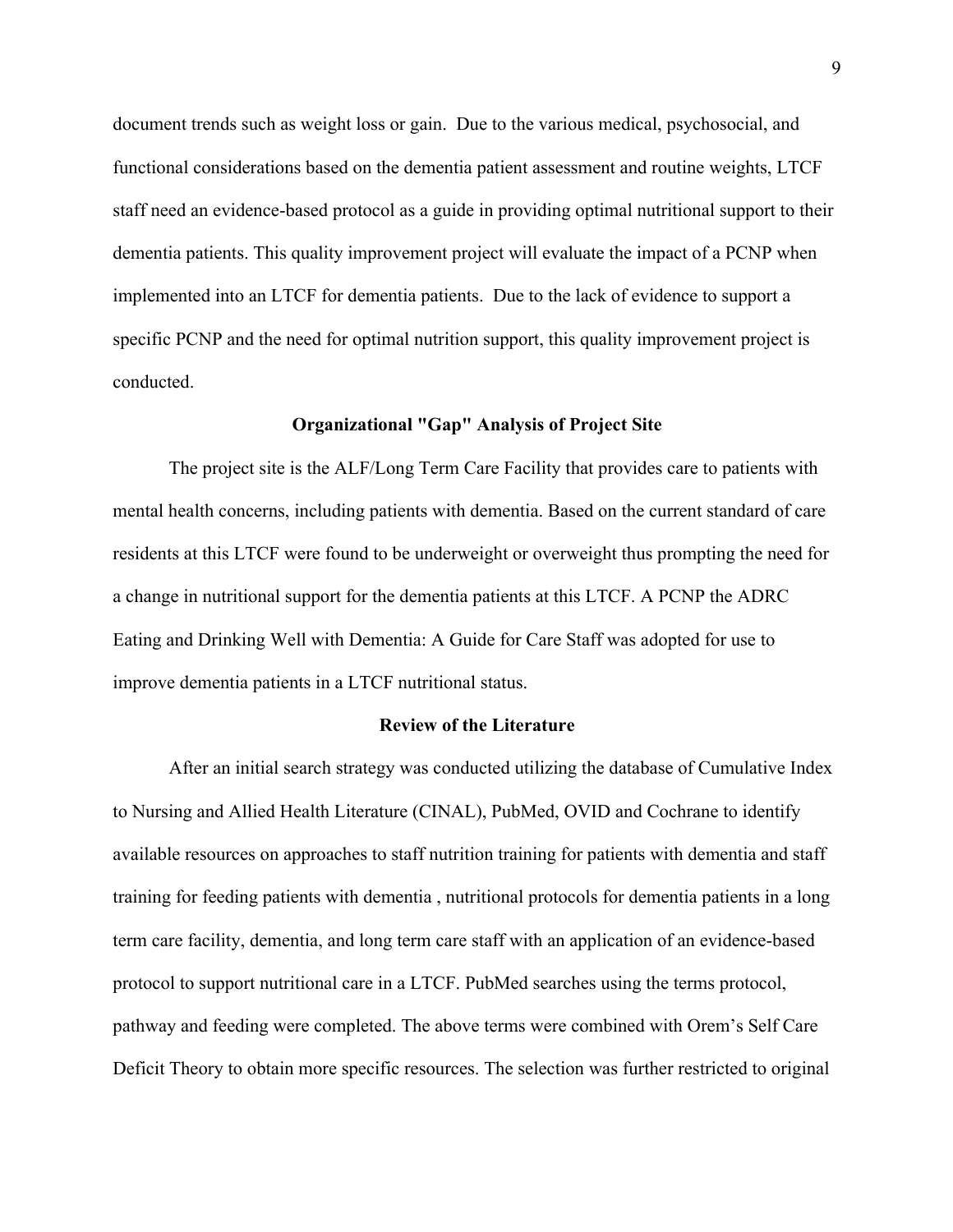research in the English language, humans, and within the last five years. The exclusion criteria were articles addressing staff training experiences from facilities other than long-term care centers. In PubMed, 211 articles were found, but only 34 met the inclusion and exclusion criteria. In Medline, 227 articles were found, but only 37 met the inclusion and exclusion criteria. In Ovid Nursing, 147 articles were found, but only 18 met the inclusion and exclusion criteria.

#### **Overview of Findings Made**

Dementia is understood as a progressive impairment of cognitive functions with a sharp decrease in memory, intelligence, and ability to abstract thinking, emotional impoverishment, personal degradation, decrease or disintegration of professional, social, and everyday activities. Dementia bereaves its victims of their quality of life and limits life expectancy. On average, the life expectancy of patients with dementia is between 3 to 15 years (Luk et al., 2017). With progression, the condition results in problems with gait, feeding, continence, self-care, and infections (Relph, 2016). These are all contributing causes of death. Today, over five million Americans are affected by this problem.

In a pilot study conducted by Batchelor-Murphy et al. (2017), found supportive and feeding methods were more effective in feeding patients with dementia to increase meal intake in patients with advanced dementia. Next, a feasibility study by Batchelor-Murphy et al. (2015) researched the effectiveness of an evidence-based dementia feeding skills program based on the data obtained in 2 nursing homes in the United States. The research subjects were 35 members of staff and ten patients with dementia. Within the frames of this study, a randomly selected group of staff members had web-based training of dementia patients feeding skills. The intervention group and control group were measured using pre-test post-test to evaluate feeding skills and knowledge, feeding behaviors in both staff and patients, time of feeding, and meal eaten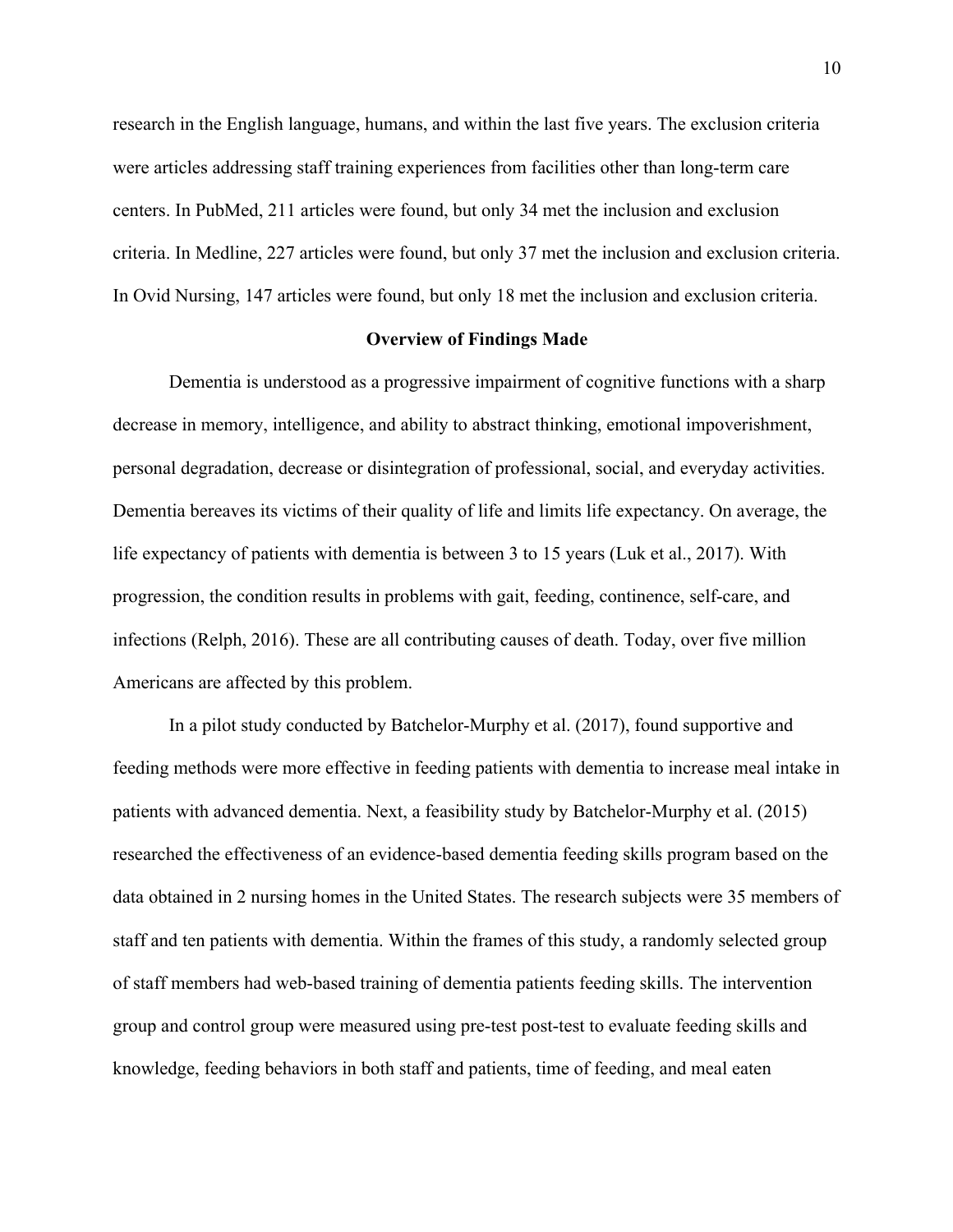percentage. It was found that an increase of knowledge in the intervention group occurred on the post-tests from 77.1 to 95.6 after training which remained at 91.8 after eight weeks. In control group participants, scores at baseline were 82.2 and were still 86.7 after eight weeks (Batchelor-Murphy et al., 2015). The percent of eaten also increased for the intervention group from 6.8 to 18.4. In the control group, the percent of eaten lessened from 29.7 to 13.2. Consequently, this study shows that the implementation of staff training to improve feeding in patients with dementia helps achieve better meal intake.

A group of studies addressed the issues caregivers in long-term care facilities face when they attempt to feed patients with dementia. A mixed-method study by Hammar et al. (2016) found that the caregivers struggle because of the lack of knowledge to enhance the feeding of patients with dementia. They would like to improve their knowledge base, but they are lacking time and need informational support. The study by McGinley (2015) found that with atrophy of some parts of the brain due to dementia, disorders may occur, leading to dysphagia. Dysfunction of the muscles that regulate the passage of food into the esophagus is observed. There may be problems associated with narrowing of the esophagus and pain with swallowing. Due to all these concerns, caregivers in long-term care facilities need the training to select optimal approaches to feeding their patients. The study supports the implementation of staff training to improve the manner of feeding, the pace, and stimulation approaches. Similar findings were made in the study by Douglas et al. (2020) that listed caregivers' concerns when working with patients with advanced dementia. These include loss of appetite, depression, dysphagia, inability to chew, pain with meals, and slow eating.

Studies demonstrating staff training in effective nutritional practices improve patient outcomes are Pouyssegur et al. (2015), Chang et al. (2015), and Kimber et al. (2015). A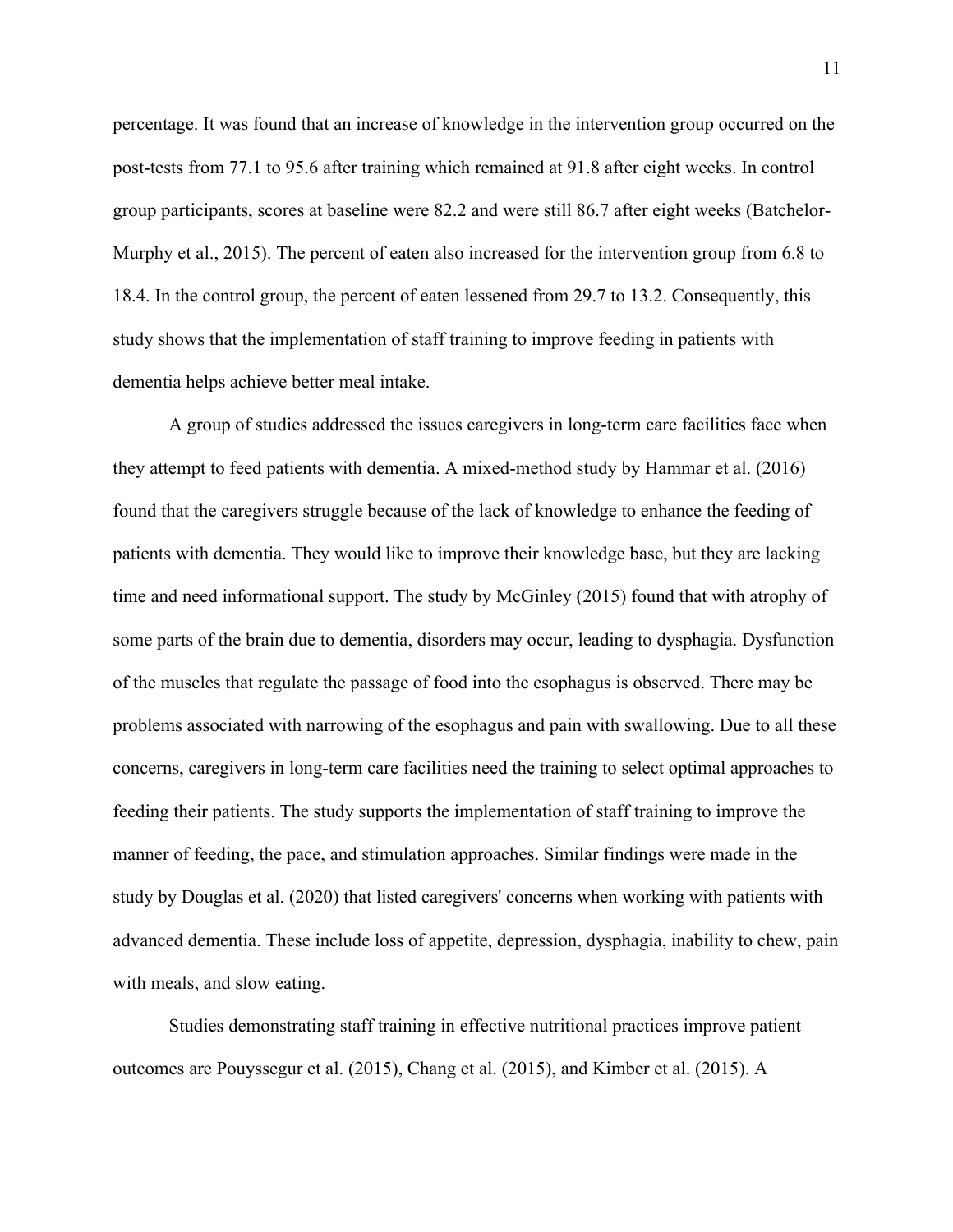randomized control trial by Pouyssegur et al. (2015) found that meal intake can be improved if staff is trained to create a relaxed, pleasant environment, with no rush, and select a nutrition mode that is best suitable for a particular patient, depending on their condition. Change et al. (2015) describes the way the loss of physical autonomy due to dementia may lead to a change in food preference, difficulty chewing and swallowing, and a decrease in food intake. This study and a study by Kimber et al. (2015) both indicate that giving clear, protocol-based instructions to caregivers feeding patients with dementia may be the most effective way to increase food intake among dementia patients.

Douglas and Lawrence (2015) found that buffet-style and family-style dining can improve dietary intake in older adults living in long-term care facilities. The environment in the dining areas is vital for improved nutrition. This includes consistent seating plans, atmospheric lightning, home-style design of the premises, enhanced aromas in the room, peaceful and familiar music contributing to the atmosphere. Douglas et al. (2020) found that implementing a PCNP to increase food intake in patients with dementia results in improved health outcomes and increased life expectancy in this population category.

#### **Problem Impact**

This literature review has found that the elderly population with dementia is susceptible to malnutrition, gradual decline, and degenerative changes leading to death. In a long-term care facility, inadequate nutritional support is preventable. Eating a healthy diet and drinking enough water prevents cognitive decline in older people with dementia. Caregivers need to ensure that their patients are getting the sufficient food intake they need for normal functioning. Implementing a PCNP protocol is an effective approach to improving dietary intake in patients with dementia, thereby improving their health outcomes.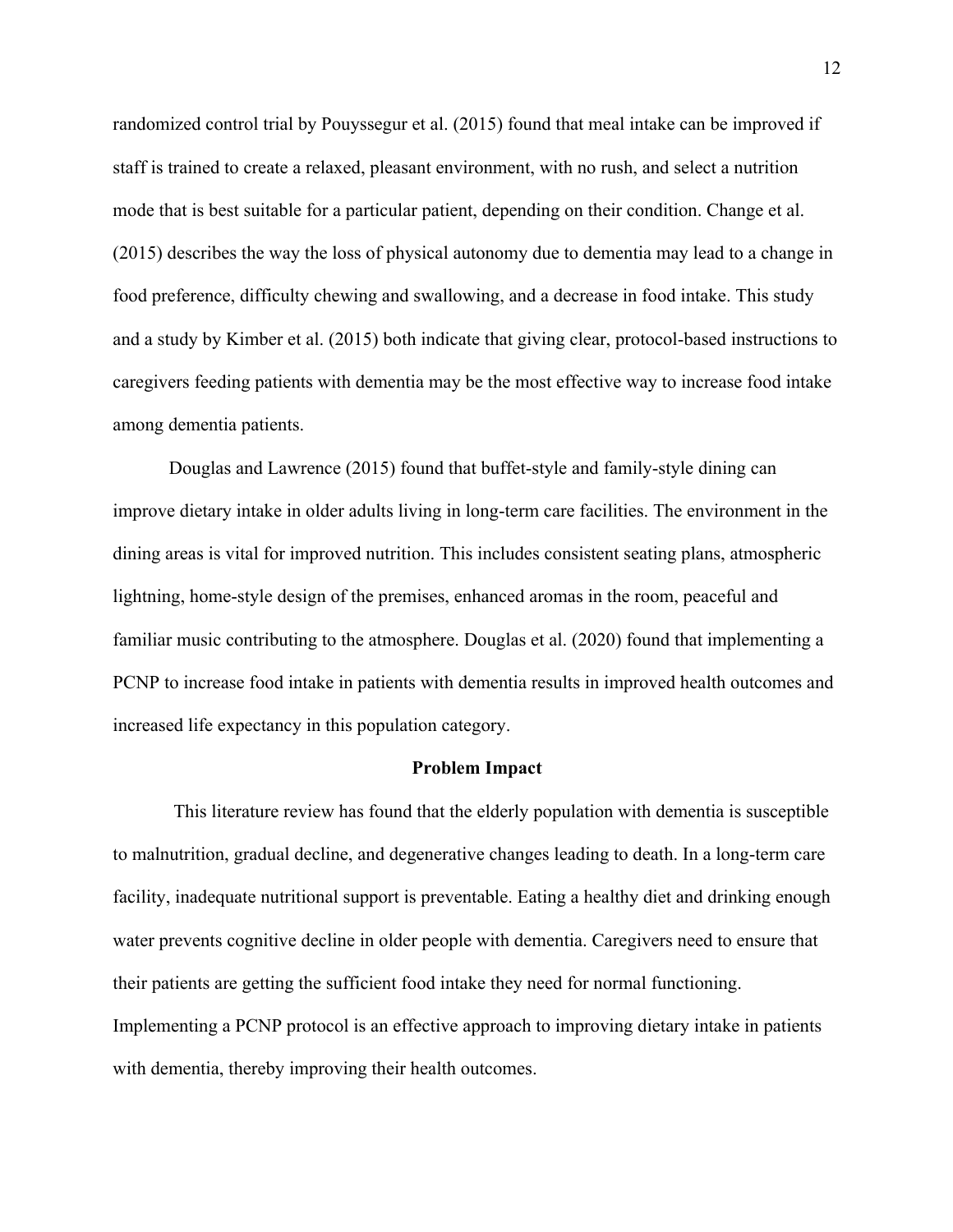#### **Evidence-based Practice: Verification of Chosen Option**

This project focuses on a quality improvement option using a nutritional protocol, the ADRC Eating and Drinking Well with Dementia: A Guide for Care Staff in a Dementia longterm care facility. It will measure how staff training sessions impact compliance in caregivers in terms of implementation of the given nutritional protocol, the ADRC Eating and Drinking Well with Dementia: A Guide for Care Staff in a Dementia long term care facility. This project aims to evaluate the impact of a PCNP on the weights of dementia patients in an LTCF. The evidencebased intervention is the PCNP "the ADRC Eating and Drinking Well with Dementia: A Guide for Care Staff in a Dementia." The use of this intervention provides staff the background on using the instrument for individualized patient centered care daily. The project used the following PICOT to perform research: In dementia patients living in the ALF/Long Term Care Facility, does the implementation of a PCNP "the ADRC Eating and Drinking well with Dementia A Guide for Care Staff" improve nutritional intake tool compared to the current nutritional standard of care.

#### **Theoretical Framework**

Orem's Self-Care Deficit Nursing Theory guided this project. This theory helps identify the self-care deficits that exist in a patient due to health limitations. Orem's theory is widely used for managing the care of patients with dementia because self-care deficit in them is remarkable and requires close attention from nurses and caregivers (Altay & Çavuşoğlu, 2013). The ability to self-care is defined as a set of learned skills that make it possible to satisfy constant needs for care, with which life processes are regulated, the structural and functional independence of a person in society is maintained, and their development is carried out (Fahim et al., 2019; Hellqvist, 2021). The ability to self-care is determined by the amount of knowledge, motivation,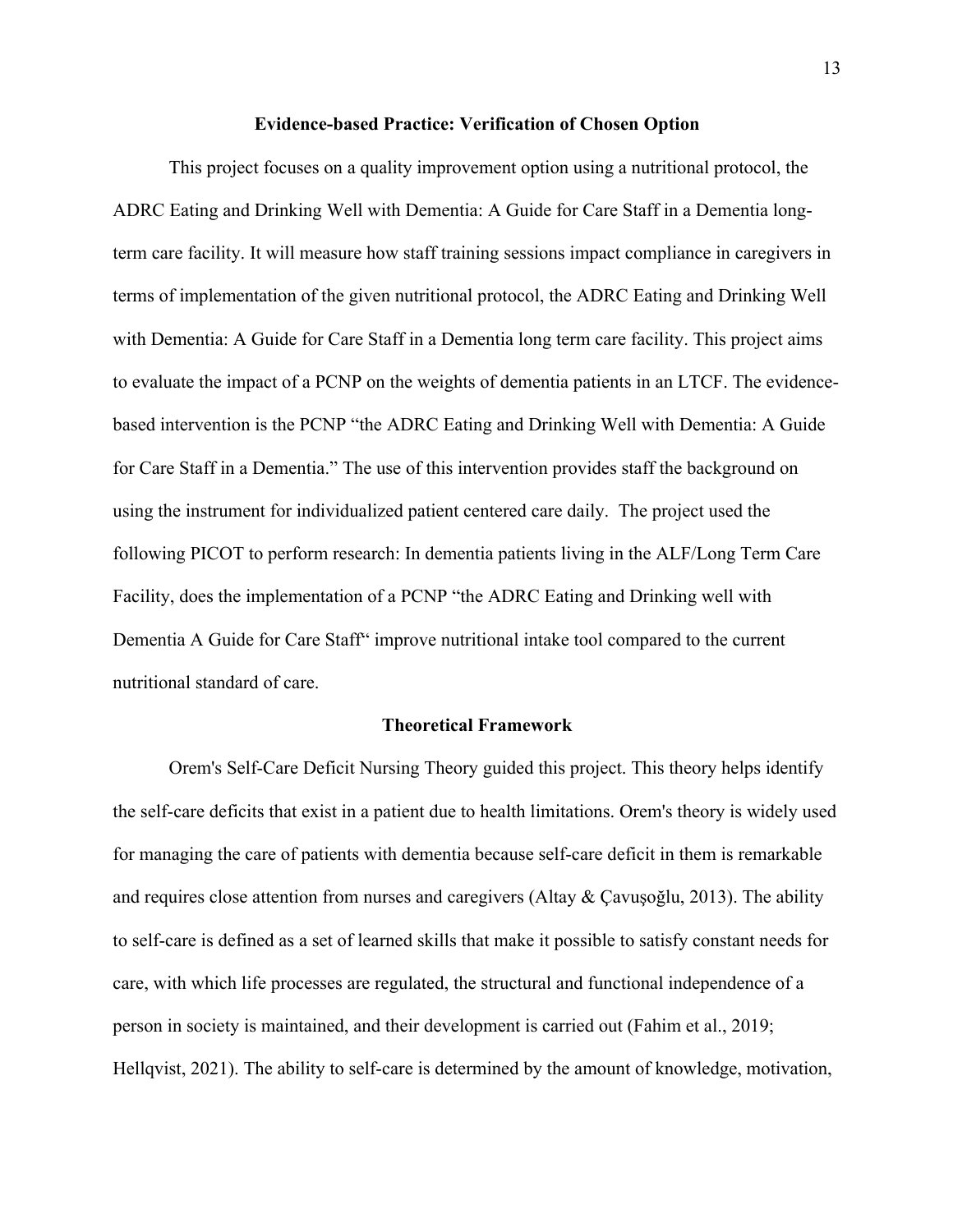and practical experience that make it possible to judge a person's ability to self-care. Orem connects the concept of self-care ability with various physical and mental characteristics of a person, believing that these abilities develop partly spontaneously during self-care in everyday life, partly during learning (Riegel et al., 2020). The limited ability to self-care is defined as an imbalance between self-care and the need for therapeutic self-care. The impossibility of selfwithdrawal is an extreme manifestation of the limitation of the possibility of self-withdrawal.

At the heart of the self-care deficit is the concept that each patient is different. Thus, each person has unique needs and unique ways of meeting those needs. The only way to meet these needs is to allow the patient to fulfill them independently, which provides a greater degree of autonomy while the patient is under medical care (Hellqvist, 2021). However, if a patient can no longer identify the deficit of self-care one is facing, then the nurse should do this for such a patient. In the case of patients with dementia, it is the role of nurses to identify their self-care needs (Peng & Xu, 2018). For instance, their care needs in terms of helping them to consume food need to be assessed and satisfied based on the theoretical framework provided by Orem.

Self-care deficit due to health abnormalities is a condition in which an individual suffers so much from their health limitations that the prospect of meeting their own needs is challenging. For example, patients with dementia can no longer remember their needs regarding nutrition; they may forget to eat. They often forget how to consume food, how to chew, and even swallow. Nurses as caregivers are expected to evaluate their needs and select effective approaches to satisfy those needs (Fahim et al., 2019). In other words, Orem's theory entails helping the patient move to a space of self-care. From there, a person can continue to function to meet their basic needs again. Overall, the concept of "the need for therapeutic self-care is defined by Orem as the totality of all self-care actions necessary for a person to meet the universal needs of self-care, and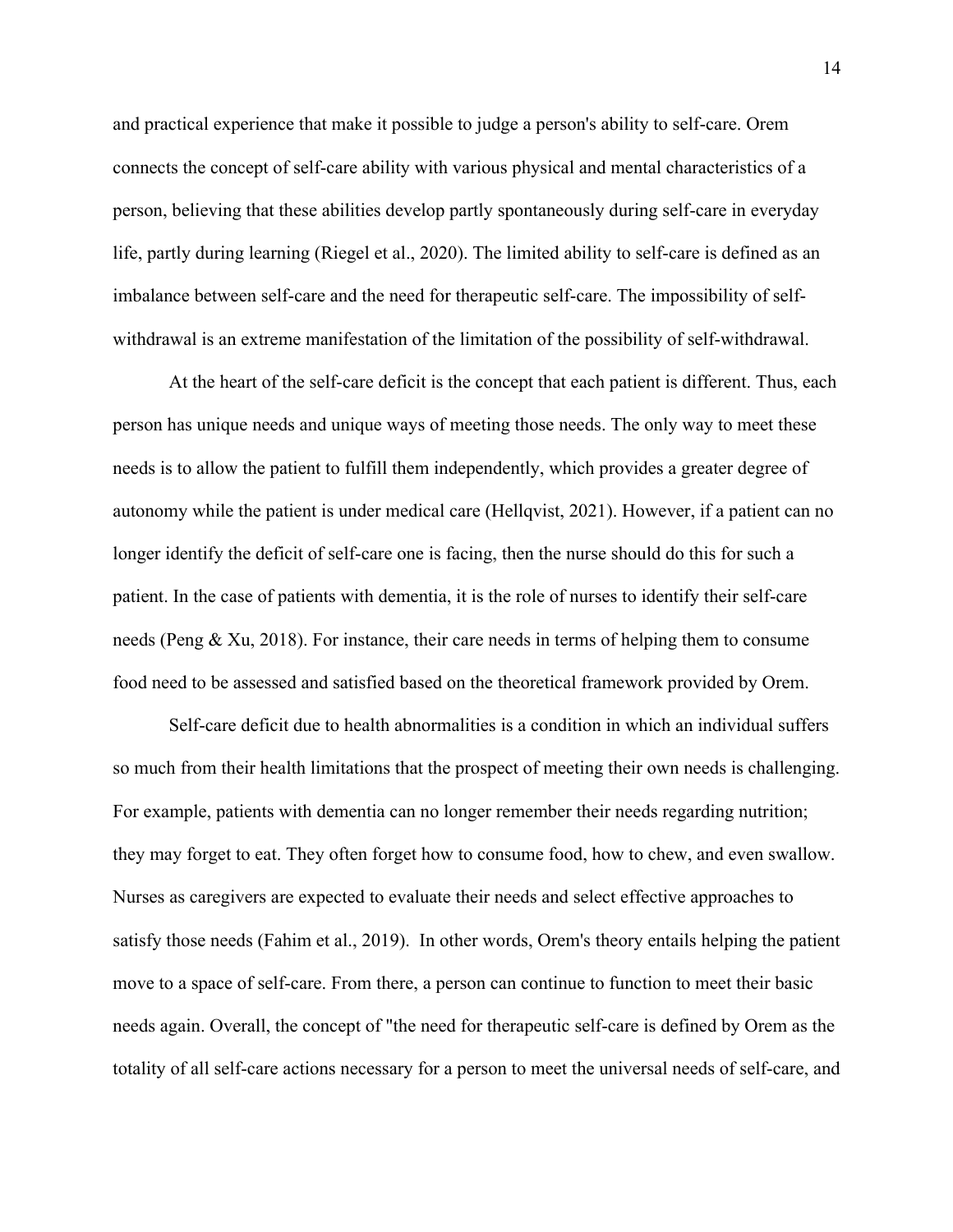the needs that have arisen because of health disorders (Peng & Xu, 2018). In a generalized form, the main thesis of the theory can be presented as follows: if a person, under some circumstances, is not able to maintain life, ensure their health and well-being, then this becomes the responsibility of the nurse, who compensates for this opportunity and helps the patient so that they can gain independence, as fully as possible (Hellqvist, 2021).

Dementia patients need nursing care because they are dependent individuals due to their inability to maintain self-care for life sustenance. Dementia often results in cognitive and physical changes leading to a decline in the patient's functioning. This problem affects thinking ability, understanding, memory, orientation, judgment, and learning (Riegel et al., 2020). Consequently, the affected individuals develop increasing limits of self-care. Orem's Self-Care Deficit theory applies well to address the limitations that dementia patients face using nursing care (Fahim et al., 2019). Orem's theory offers nurses a framework to assess patients' self-care deficits and meet the existing demands using nursing interventions. Building a therapeutic bond between patient and nurse is necessary to meet patient's demands through interactions and relationships. Nurses act as assistants in helping to meet the self-care nutrition-related needs of a patient affected by dementia.

#### **Goals, Objectives, and Expected Outcomes**

This project aimed to evaluate the impact of a PCNP, "the ADRC Eating and Drinking well with Dementia A Guide for Care Staff on the weight loss or weight gain of patients with dementia in an LTCF. The main objective was to promote appropriate and adequate nutrition for dementia patients in an LTCF using the PCNP "the ADRC Eating and Drinking Well with Dementia: A Guide for Care Staff in a Dementia" instrument. The goal was to evaluate the impact of the PCNP following six weeks of daily use by the LTCF staff. A retrospective chart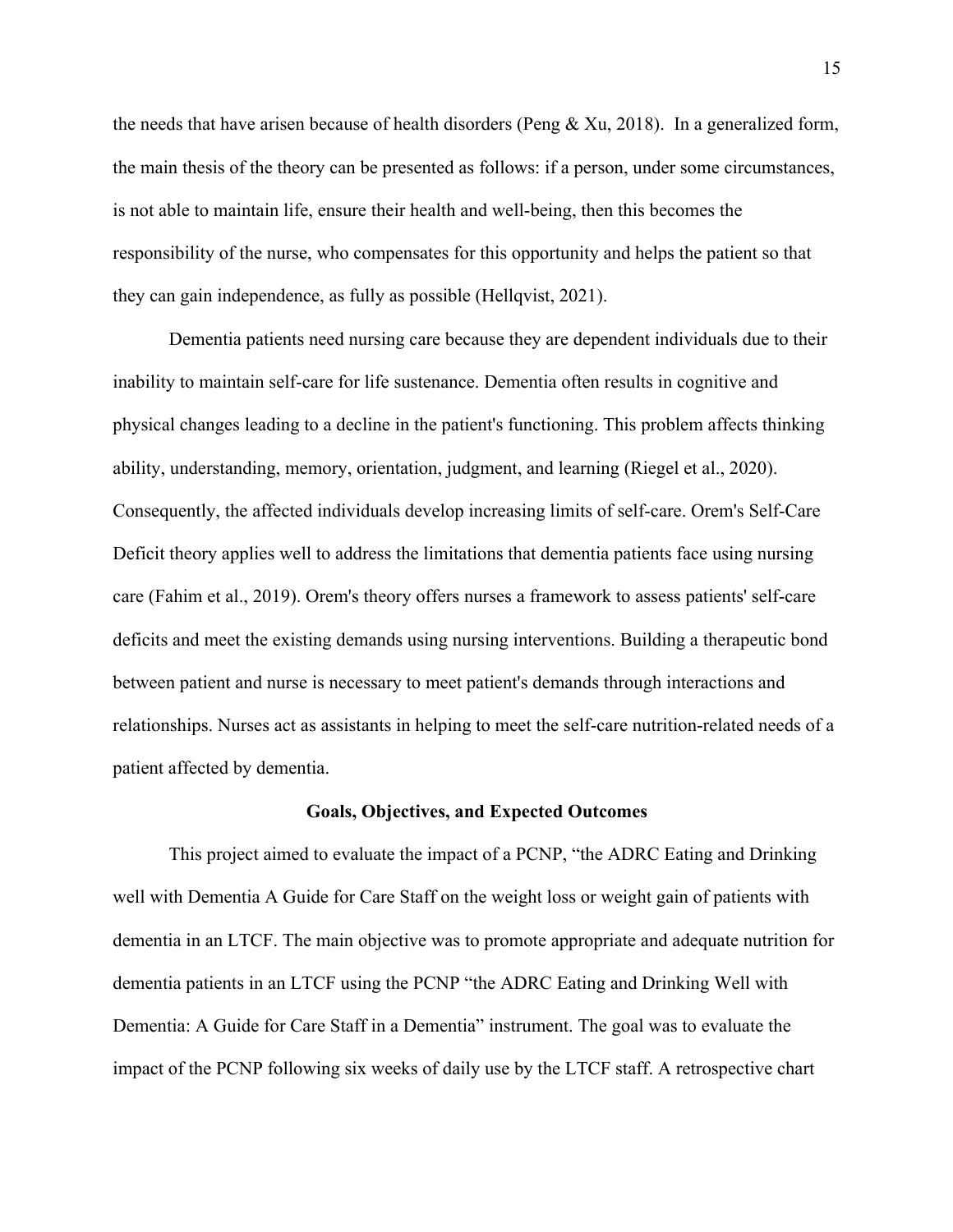review compared pre and post protocol implementation weights for weight loss or weight gain. The number of times the PCNP protocol was used during the six weeks post-implementation was evaluated to determine if additional staff training was needed to promote the daily protocol. The primary expected outcome of this project was 95% use of the PCNP by the LTCF staff members and improved nutritional intake in patients with dementia. It was anticipated that the use of the PCNP would achieve stabilized weight in patients affected by dementia within two months.

#### **Setting Facilitators and Barriers**

The main setting facilitators for this project were the desire of the facility's leadership to promote the quality of life and health indicators in patients with dementia by paying more attention to staff training. The leadership in the organization is aware of the complexity of the problem of feeding patients with dementia and ensuring they have sufficient dietary intake. They, therefore, seek opportunities to guide the staff members and provide them with more effective instructions allowing them to achieve better outcomes in patients.

The main barriers were related to the very nature of the dementia problem and the limitations it placed on the affected patients. Patients with dementia, in most cases, are not able to be autonomous. The only opportunity to manage their nutritional intake is through engaging caregivers, who are well-trained and experienced in feeding patients with mental incapacities. In addition, as a patient's weight is not only affected by caregivers' feeding behavior, but so many other factors, it was not easy to make conclusions regarding the dependence between patient weight indicator and caregivers' feeding behavior.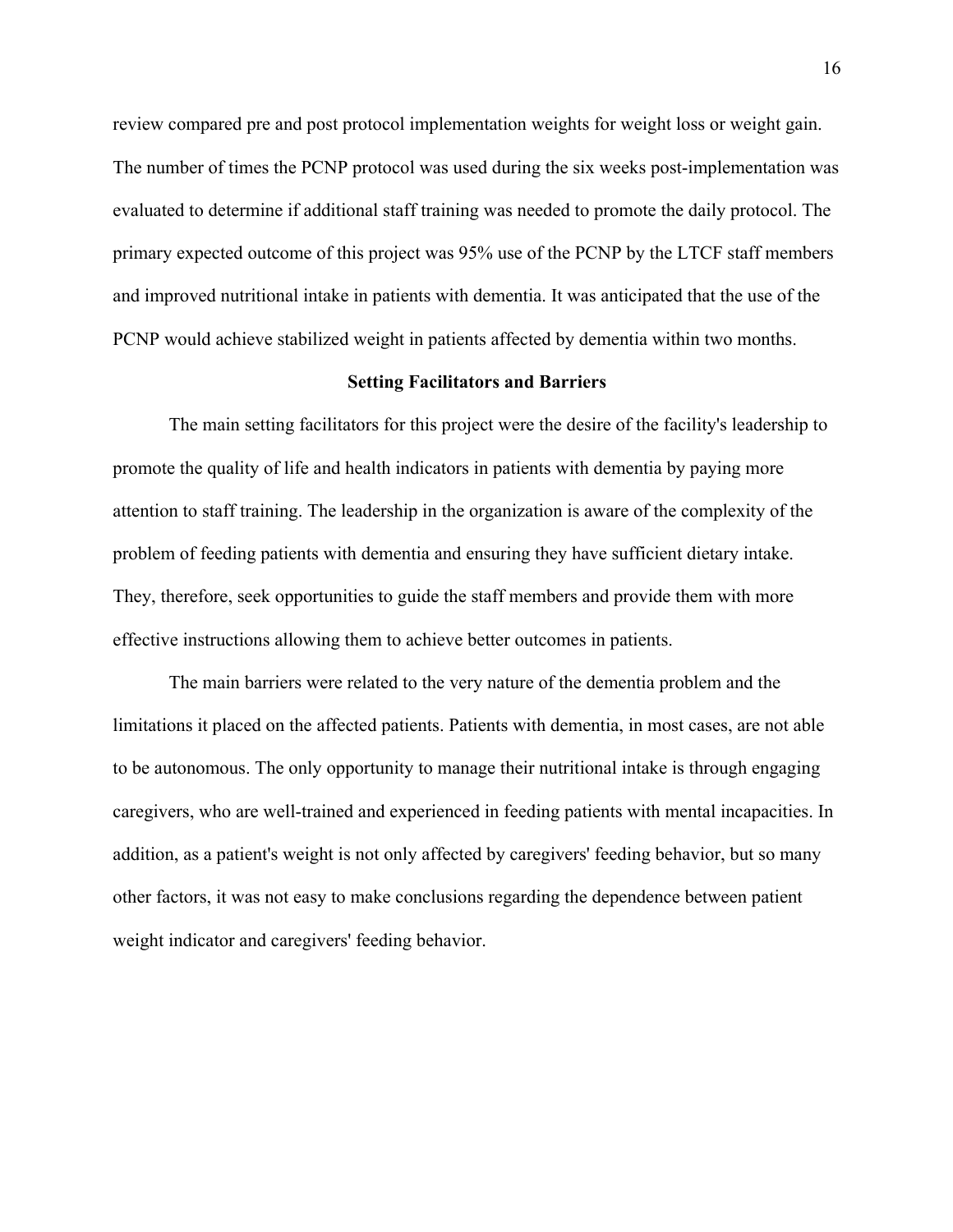#### **Methods**

The study is a quality improvement initiative that measured the impact of the PCNP protocol implemented one day after a mandatory educational in-service training. It was expected that the staff would need to implement the protocol 21 times weekly (mealtimes take place three times daily, and the counting period is 7 days – so 21 feeding sessions take place during this period). The number of times of implementation of the protocol was counted. The procedure was repeated on week two and week three. These calculations took place to conclude if the staff members used the protocol introduced, and if staff retraining was necessary by the facility to meet minimal standards set by the facility. At the end of the quality improvement initiative on week six, the final calculations for staff protocol implementation rate were reviewed.

#### **Project Design**

The project design is a quality improvement initiative. Quantitative methods were used to obtain the project data to conclude the link between staff training and staff protocol implementation rate. In addition, the connection between staff protocol implementation rate, improvement of food intake in patients with dementia, and patient weight data was observed.

#### **Project Site and Population**

The project setting is a long-term care facility in Riverdale, Georgia, which is in the suburbs of Atlanta, Georgia. The 40-bed facility is currently 90 percent occupied. It serves a population of long-term care patients, most with cognitive impairment diagnoses and short-term rehabilitation patients, which comprise approximately 10% of the total patients. Caregivers include seven nurses in a direct care role and three nurses in a supervisory or administrative role. There are also one physical therapist and one physical therapy assistant, and fifteen CNAs. The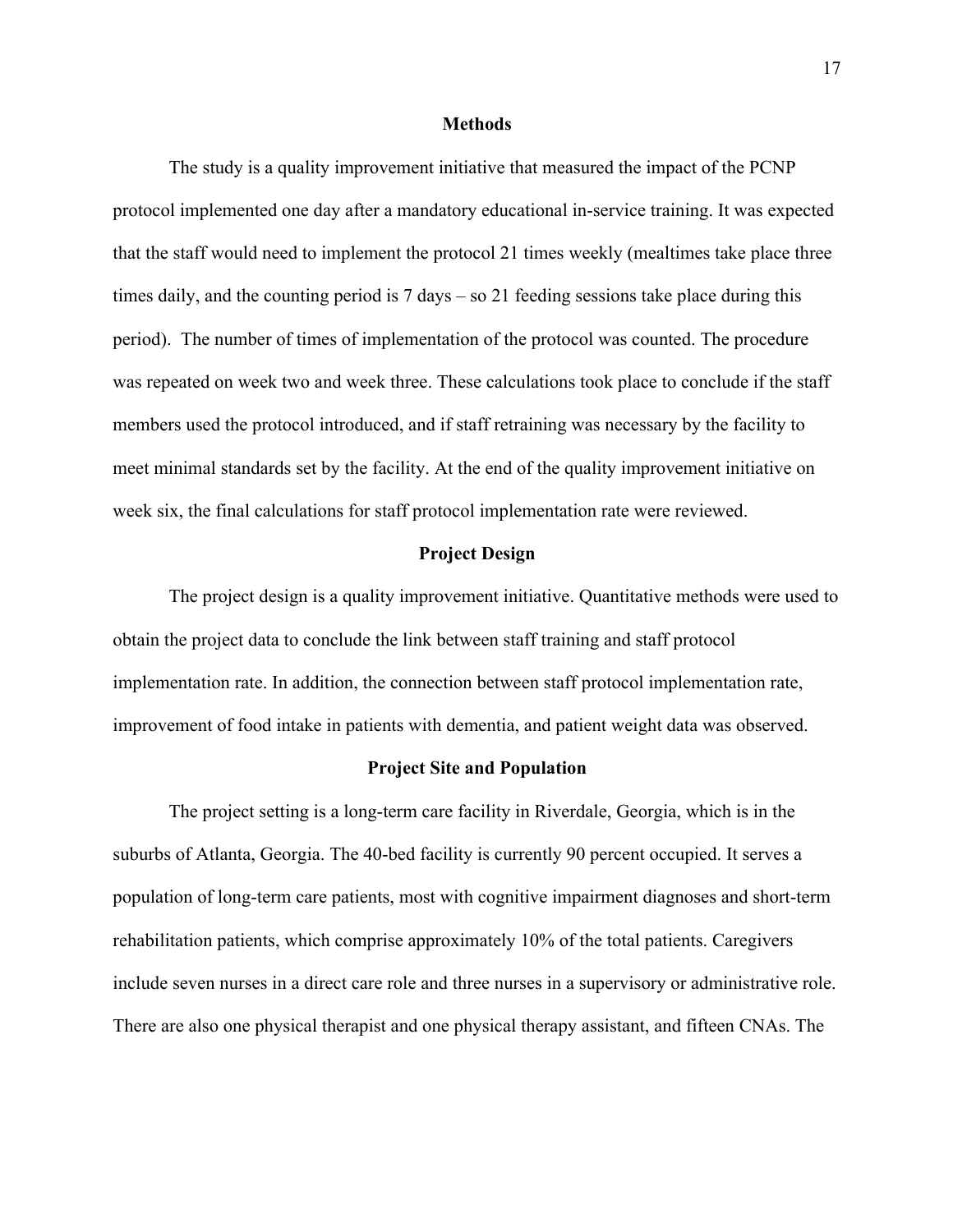study subjects are the members of staff involved in the feeding of patients with dementia. The dementia unit has 25 patients.

#### **Measurement Instrument**

After three phases of the project, the measurement of data was reviewed. The goal was to ensure the minimal compliance standard goal of 90% was being met. In addition, postintervention data measurement was used in this project.

#### **Data Collection Procedure**

The PCN protocol was implemented one day following a mandatory educational session in service. Twenty-five long-term care staff members participated in the data collection process. The staff members were not recruited for this procedure because it was a part of their job to implement its quality improvement initiatives. The facility implemented a staff sign-in sheet that was to be signed by all staff that assists with daily meals. This sheet was used daily and was kept in a logbook in the director of nursing's office. At the end of week one and week three, a retrospective chart review was performed to assess staff protocol implementation rate. If below 90%, staff would receive mandatory in-service retraining by the facility. Finally, a retrospective chart review was performed once again on week 6 to check for staff protocol implementation rate using this new standard of care.

#### **Data Analysis**

The data analysis counted the staff protocol implementation rate. Pre-tests measured staff knowledge of feeding protocol guidelines before the training session was administered. Calculations and analysis of the results were performed using a t-test with the implementation of the Statdisk-13 program.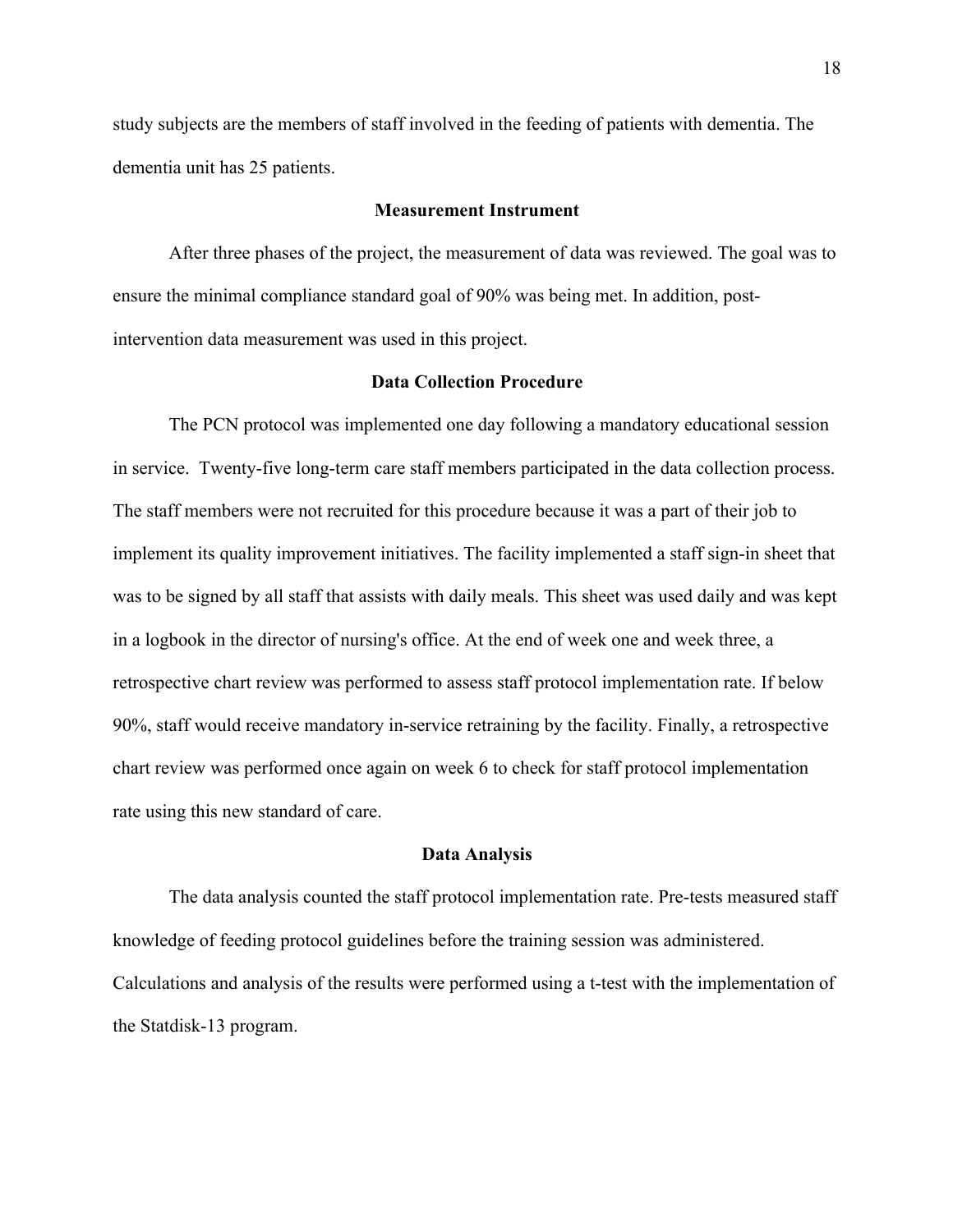A t-test was used for dependent samples, and it determined whether the patients' weight changed at the end of the period of interest. To do this, calculations of the difference between the weight values of each patient at the beginning and end of the period were made. After calculations, the mean value of 2.72, a standard deviation of 1.77 were acquired. A t-test for dependent samples was 7.77. The level of significance from the table of critical values of the ttest was determined. The degree of freedom, in this case, is equal to  $25 - 1 = 24$ . In the line for the degree of freedom of 24, the values of the  $t$  – criterion are found. The value is greater than 3.745 for a significance level of 0.001. This means the level of significance is less than 0.001. Based on this, it can be said that the weight of patients at the beginning and end of the period differs with an error probability of less than 0.1%.

#### **Cost-Benefit Analysis/Budget**

The costs of this project realization are zero. Since the facility uses a mandatory training process for their staff and pays these workers, there are no additional costs of project realization. The training procedure under research is a part of the normal working activity of the institution. Nutrition protocol development and implementation in the LTCF regularly ensure optimal care outcomes for patients served.

#### **Timeline**

The PCNC protocol was implemented one day following a mandatory in-service and continued for six weeks. The procedure was repeated on week two and week three. After the final week of the PCNC protocol implementation, the last measurement of patient weight and project results evaluation took place.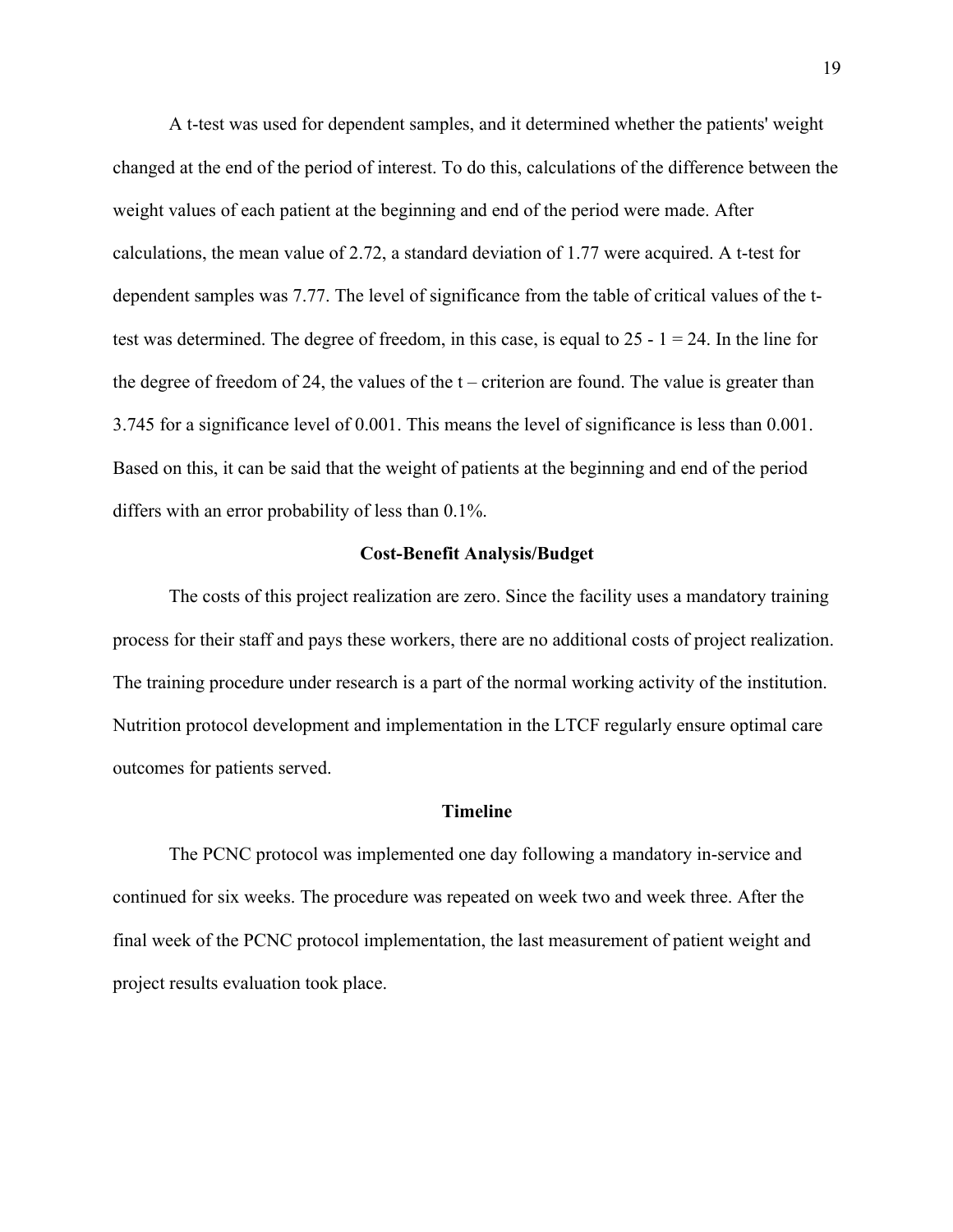#### **Ethical Considerations/Protection of Human Subjects**

This DNP project is a quality improvement project, and it focused on caregivers' compliance with the suggested nutrition protocol for patients with dementia. The University of Alabama (UA) Institutional Review Board (IRB) approval was obtained before initiating the project. The Health Insurance Portability and Accountability Act (HIPAA) regulations were thoroughly followed during this project completion.

Research participants were guaranteed privacy and personal data security. Federal regulations require that study data and consent documents be kept for a minimum of three years. HIPAA documents are kept for a minimum of six years after completing the study by the principal investigator (PI). Information was recorded on forms without any identifiable patient information.

The PI did not have access to any patient identifiers. Also, the PI was not reviewing the patients' charts. The director of nursing completed the chart reviews and extracting data. However, a list of patients' weights was given to the PI after the facility (director of nursing) has de-identified the data. Caregivers were eligible to participate in this project if they worked shifts when meals were served and were permanent staff in the facility. Temporary or agency workers did not participate in this project. The exclusion criteria for the study participants were insufficient knowledge of English and not being a part of the permanent caregivers' team. The study participants were not compensated.

#### **Results**

The measurement of protocol implementation rates was taken for six weeks, and each week, the indicator was above 90% (see Appendix 1). For six weeks, the nutritional protocol was used 96.82 % of the time. The most flawed compliance rate was 19 times out of 21 in week 4. The highest compliance rate of 21 out of 21 was registered in weeks 2, 5, and 6.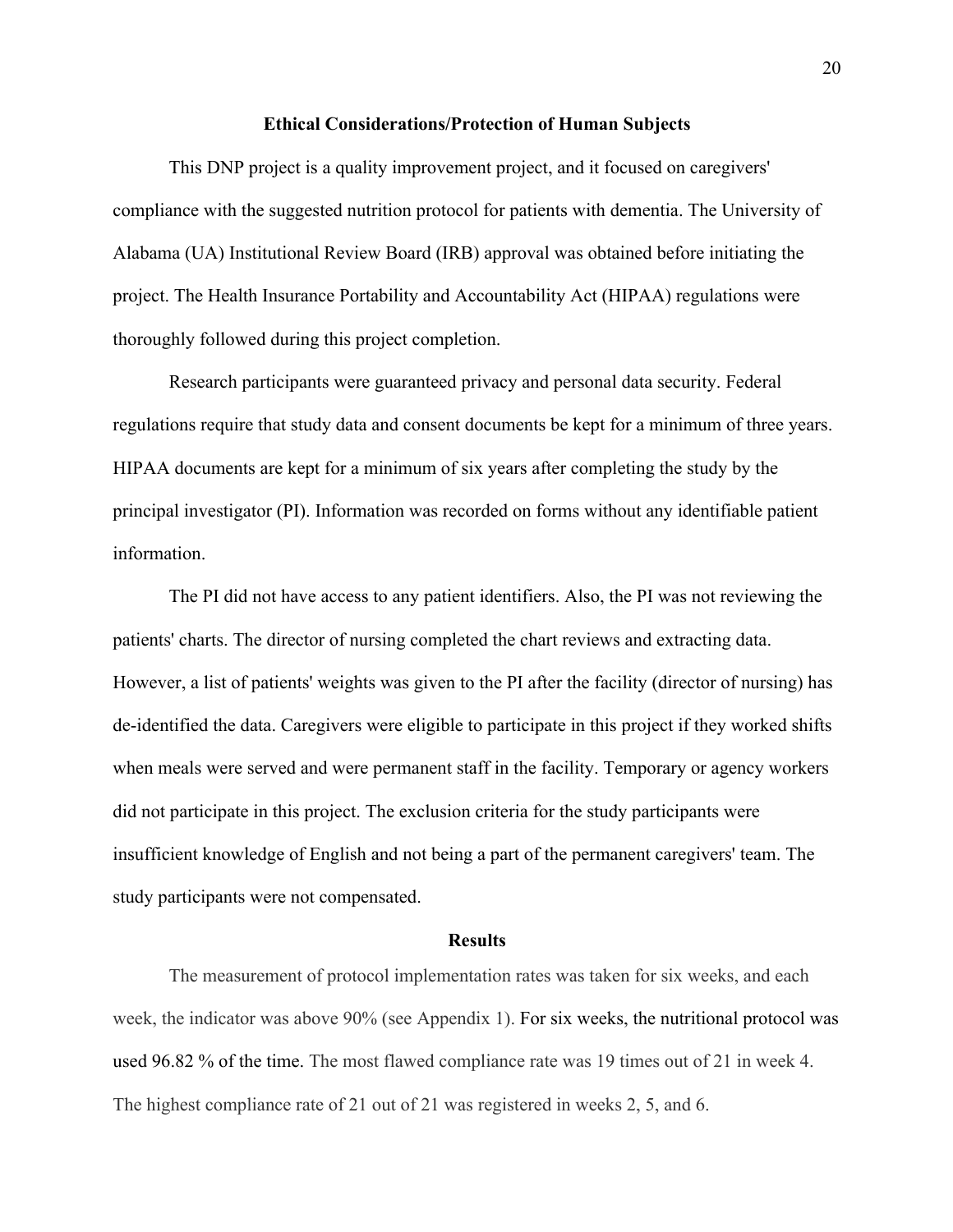The study also aimed to trace the way patients served by the staff benefit from the improvement of nutrition protocol implementation among their caregivers. In Appendix 2, the weight data of 25 patients served by the staff participating in the project is provided. The weight data is provided for five months. The significance was identified with the use of a t-test. A percentage in weight gain after project implementation constituted 1.5%. The dynamics of patient weight change can be seen in Appendix 3.

#### **Interpretation/Discussion**

This EBP aimed to evaluate the use of a PCNC for patients with dementia in an LTCF and the impact on patient's weight gain or loss over six weeks. The project also aimed to determine if the new protocol was sustainable. The care protocol was implemented 96.82 % of the time during six weeks of the project realization. Analysis of patient weight indicator change has concluded that staff protocol implementation rate has direct implications for stabilizing patient weight. For most patients, weight indicators were stable during the months of project intervention implementation. The rate of 1.5% weight gain in patients demonstrated that the offered intervention is associated with stable patient weight.

Upon evaluating this project, its strength was the focus on the link between caregivers' training and the rate of protocol implementation during dementia patients' feeding sessions. Thus, the dependence between these two indicators was traced, and it was possible to identify the way staff training improves staff performance. The main limitation was related to other factors rather than the performance of the staff that impacts patient weight.

The selected theoretical framework of Orem's Self-Care Deficit Nursing Theory guided this project development by indicating the way caregivers' role is critical for helping patients with dementia improve their self-care. Due to the debilitating impact of dementia on patient's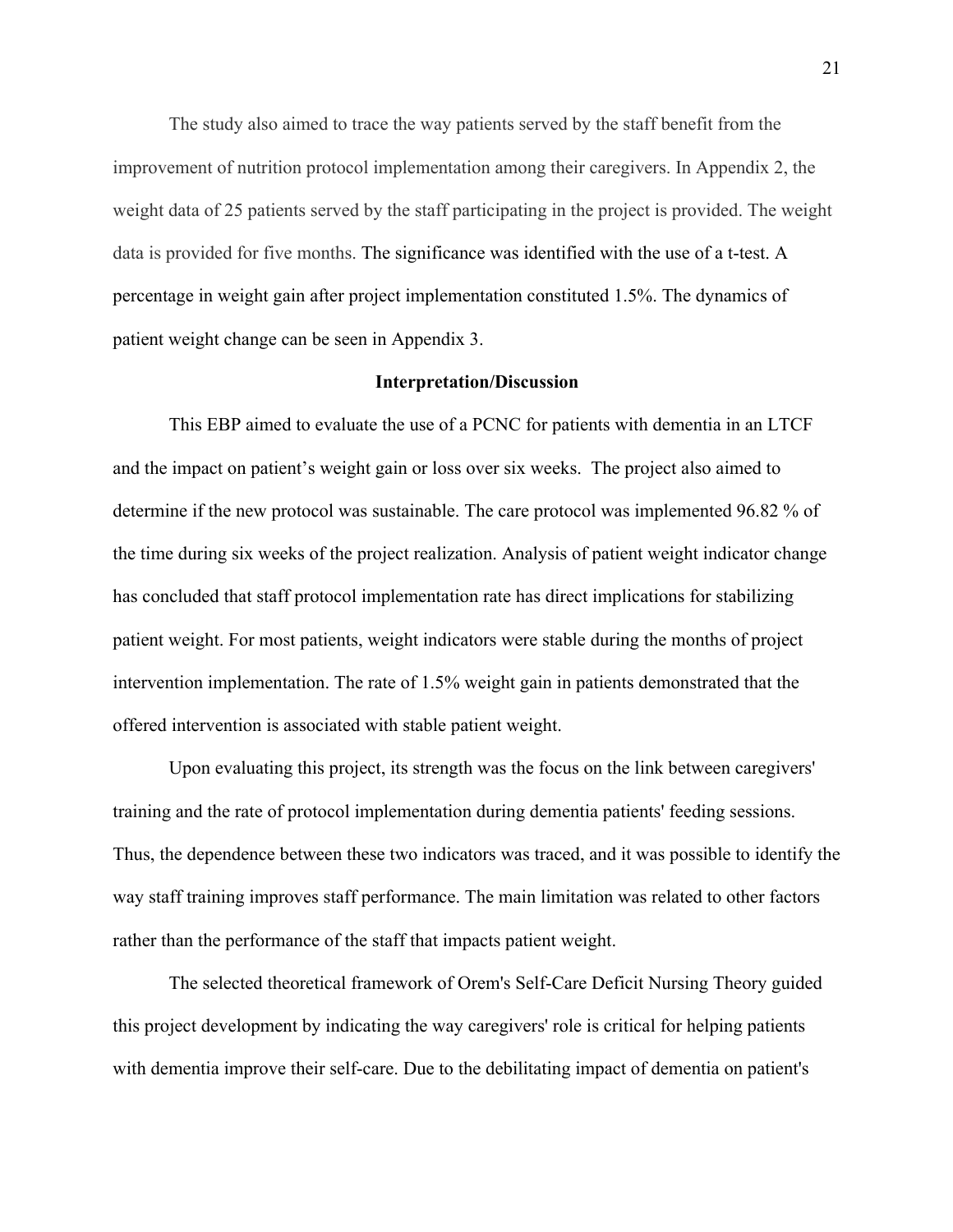thinking ability, the affected patients cannot care for their basic needs, including feeding. Caregivers compensate for this need by providing their assistance during dementia patients' feeding sessions.

The significance of the findings of this project to nursing lies in the field of importance of staff training to increase protocol implementation rate. Staff training provides employees with explicit instruction on what they can do to achieve optimal patient care outcomes. With clear guidance, staff members can address typical problems they face when managing dementia patients feeding behavior. The staff also has a clear plan of best practice nutritional methods they can use.

#### **Conclusion**

This EBP aimed to evaluate the use of a PCNC for patients with dementia in an LTCF and the impact on patient's weight gain or loss over six weeks. The project counted how many times the staff implemented the offered PCNC after training. The selected toolkit for caregivers' training was the ADRC Eating and Drinking Well with Dementia: A Guide for Care Staff developed by British specialists on nutrition. The theoretical framework for this project was Orem's theory of Self-care Deficit. This theory is widely used for managing patients with dementia because self-care deficit in them is remarkable and requires close attention from nurses and caregivers. The project setting was a long-term care facility in Riverdale, Georgia, which is in the suburbs of Atlanta, Georgia. Patients' pre-weight, monthly weights, and post-weights will be monitored throughout the project realization timeline. Pre-test and post-test were taken by caregivers, pre-implementation, and post-implementation of the protocol of patient nutrition. The primary expected outcome of 95% of the PCNC staff implementation rate was achieved. In addition, for the sake of identifying a link between PCNC staff implementation rate and patient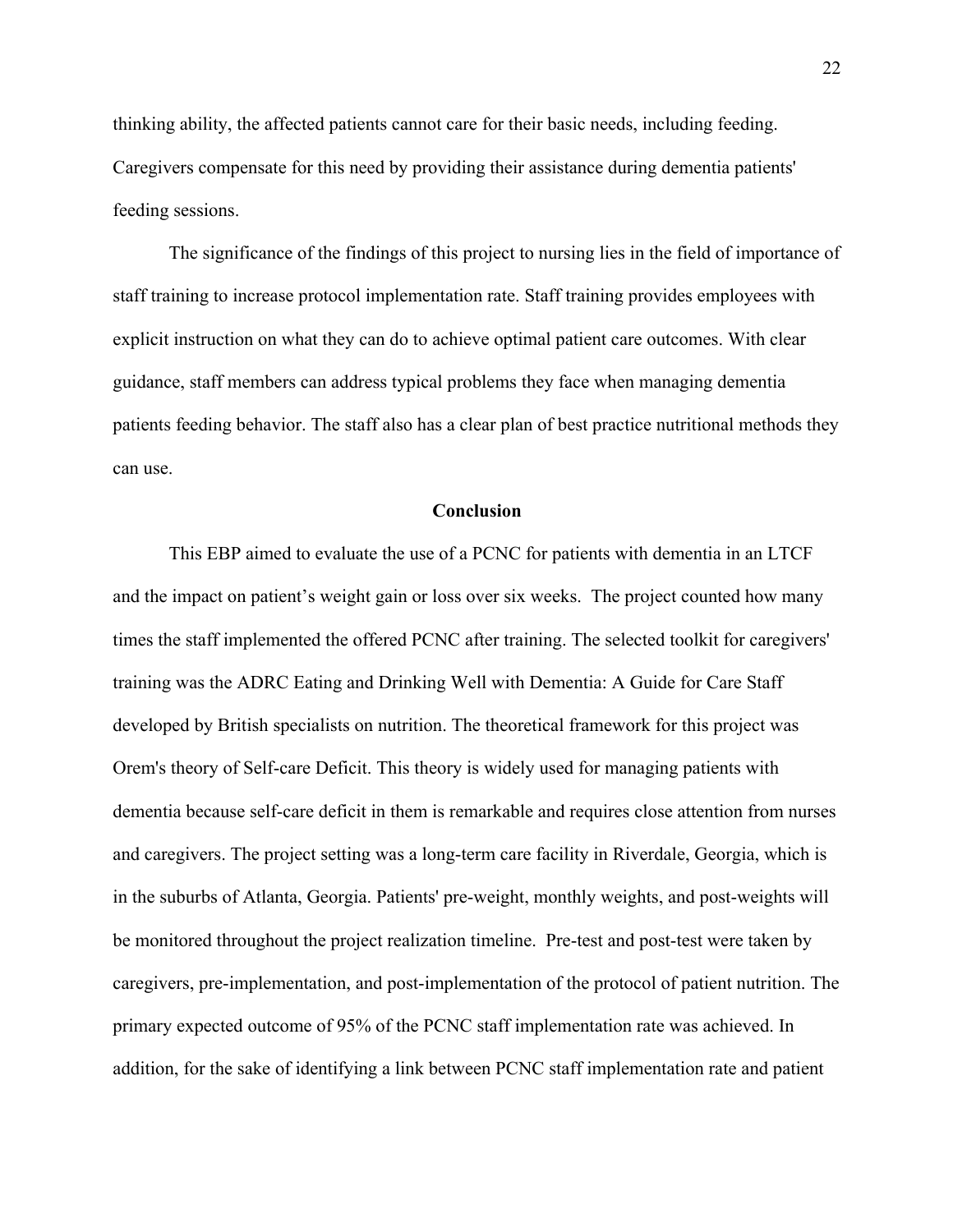weight, patient monthly weight indicators taken before, during, and after project implementation were evaluated to make conclusions if there was any trend noted. The link between PCNC staff implementation rate and stable patients' weight indicators was established. Based on the patient weight gain rate of 1.5% after the six weeks of the project intervention implementation, it was concluded that improved staff performance during patients' feeding sessions contributes to the stabilization of patient weight.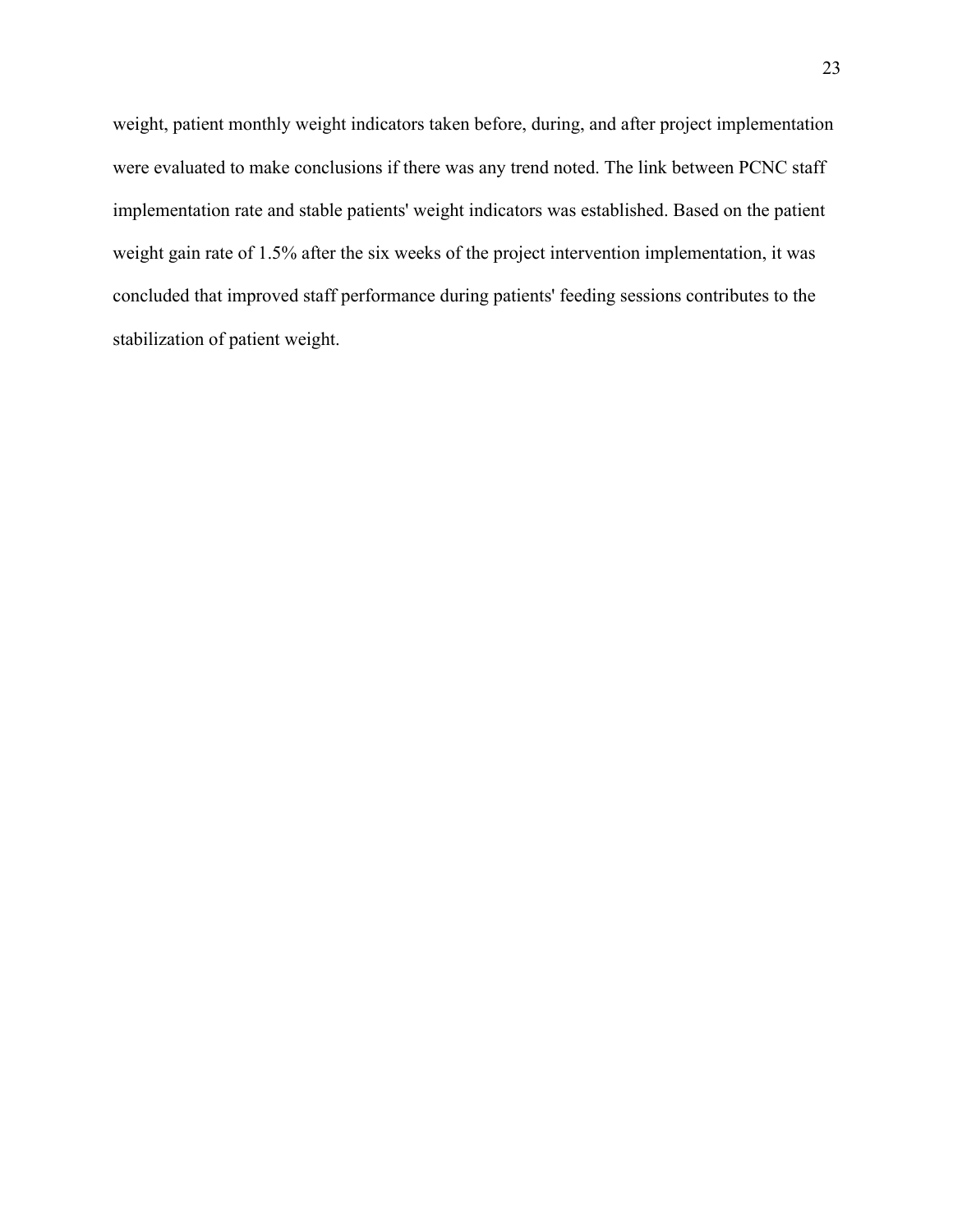#### **References**

Altay, N., & Çavuşoğlu, H. (2013). Using Orem's self‐care model for asthmatic adolescents. *Journal for Specialists in Pediatric Nursing, 18*(3), 233-242.

https://doi.org/10.1111/jspn.12032

- Alzheimer's Disease International (2021). Dementia and risk reduction: An analysis of protective and modifiable factors. http://www.alz.co.uk/research/WorldAlzheimerReport2014.pdf
- Batchelor-Murphy, M. K., McConnell, E. S., Amella, E. J., Anderson, R. A., Bales, C. W., Silva, S., Barnes, A., Beck, C., and Colon-Emeric, C. S. (2017). Experimental comparison of efficacy for three handfeeding techniques in dementia. *Journal of the American Geriatrics Society, 65*(4), e89-e94. https://doi.org/10.1111/jgs.14728
- Batchelor-Murphy, M., Amella, E. J., Zapka, J., Mueller, M., & Beck, C. (2015). Feasibility of a web-based dementia feeding skills training program for nursing home staff. *Geriatric Nursing, 36*(3), 212-218. https://doi.org/10.1016/j.gerinurse.2015.02.003
- Blaikley, C. (2015). Use of oral nutrition supplements in the diet of malnourished older people. *British Journal of Community Nursing, 20*(11), 526-527. https://doi.org/10.12968/bjcn.2015.20.11.526
- Chang, E., Brownhill, S., Bidewell, J., Johnson, A., & Ratnayake, S. (2015). Focus on feeding! Evaluation of a framework for maximizing mealtime in aged care facilities. *International Journal of Nursing Practice, 21*(3), 269-277. https://doi.org/10.1111/ijn.12260
- Douglas, J. W., & Lawrence, J. C. (2015). Environmental considerations for improving nutritional status in older adults with dementia: A narrative review. *Journal of The Academy of Nutrition & Dietetics, 115*(11), 1815-1831. https://doi.org/10.1016/j.jand.2015.06.376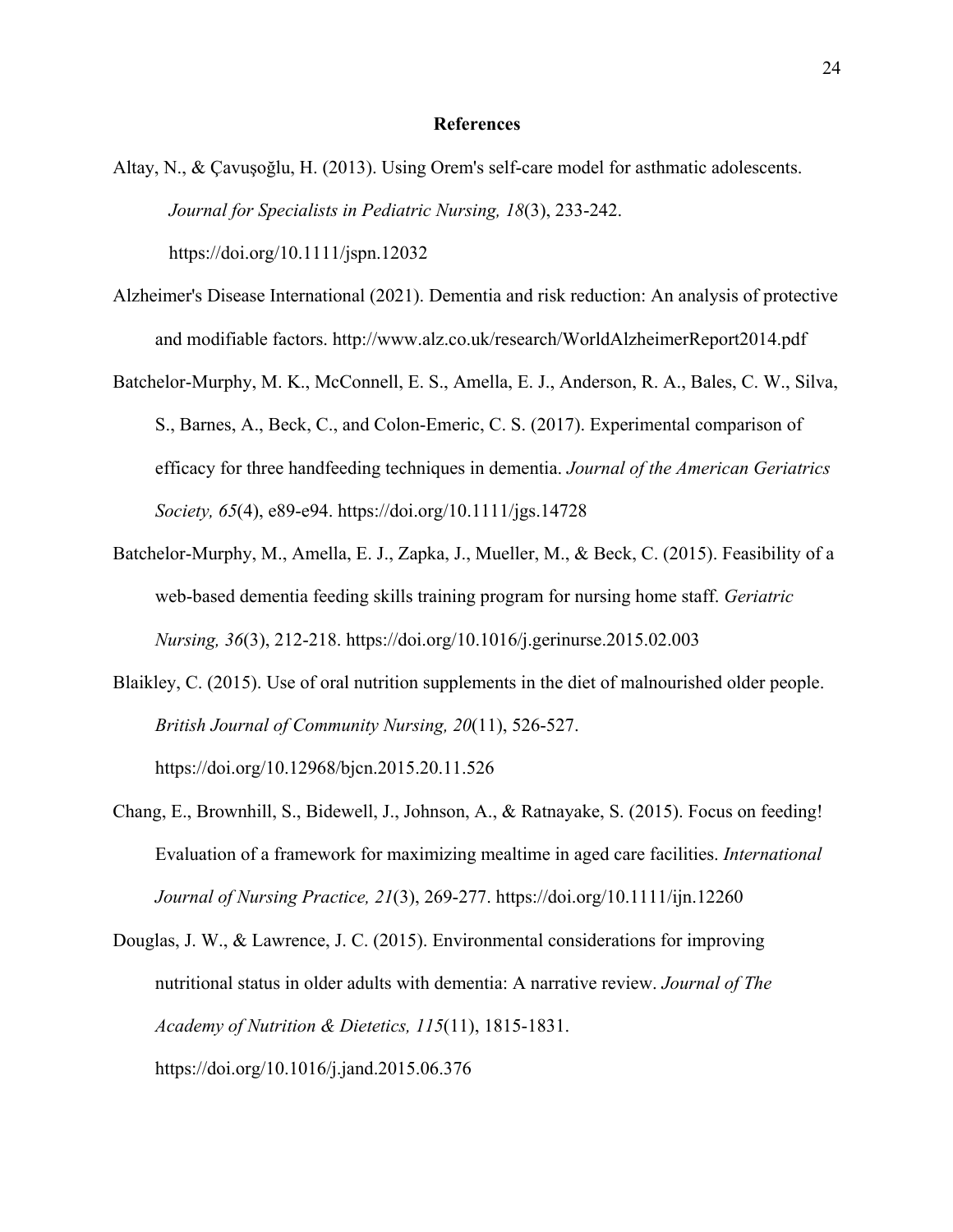Douglas, J. W., Lawrence, J. C., Turner, L. W., Knol, L. L., & Ellis, A. C. (2020). Practitioner knowledge, personal values, and work setting influence registered dietitians' feeding tube recommendations for patients with advanced dementia. *Nutrition in Clinical Practice*, *35*(4), 634-641. https://doi.org/10.1002/ncp.10255

Fahim, S. M., El-Dein, M. H., Ghanem, H. M., & Ahmed, G. H. (2019). Determination of knowledge and self-care behavior of heart failure patients according to Orem theory. *Assiut Scientific Nursing Journal*, *7*(19), 170-177. https://doi.org/10.21608/asnj.2019.74155

- Hammar, L. M., Swall, A., & Meranius, M. S. (2016). Ethical aspects of caregivers' experience with persons with dementia at mealtimes. *Nursing Ethics, 23*(6), 624-635. https://doi.org/10.1177/0969733015580812
- Hellqvist, C. (2021). Promoting self-care in nursing encounters with persons affected by longterm conditions—A proposed model to guide clinical care. *International Journal of Environmental Research and Public Health*, *18*(5), 2223-37. https://doi.org/10.3390/ijerph18052223
- Kimber, K., Gibbs, M., Weekes, C. E., & Baldwin, C. (2015). Supportive interventions for enhancing dietary intake in malnourished or nutritionally at-risk adults: A systematic review of nonrandomised studies. *Journal of Human Nutrition & Dietetics, 28*(6), 517- 545. https://doi.org/10.1111/jhn.12329
- Luk, J. K., Chan, F. H., Hui, E., & Tse, C. Y. (2017). The feeding paradox in advanced dementia: A local perspective. *Hong Kong Med J*, *23*(3), 306-10. https://doi.org/10.12809/hkmj166110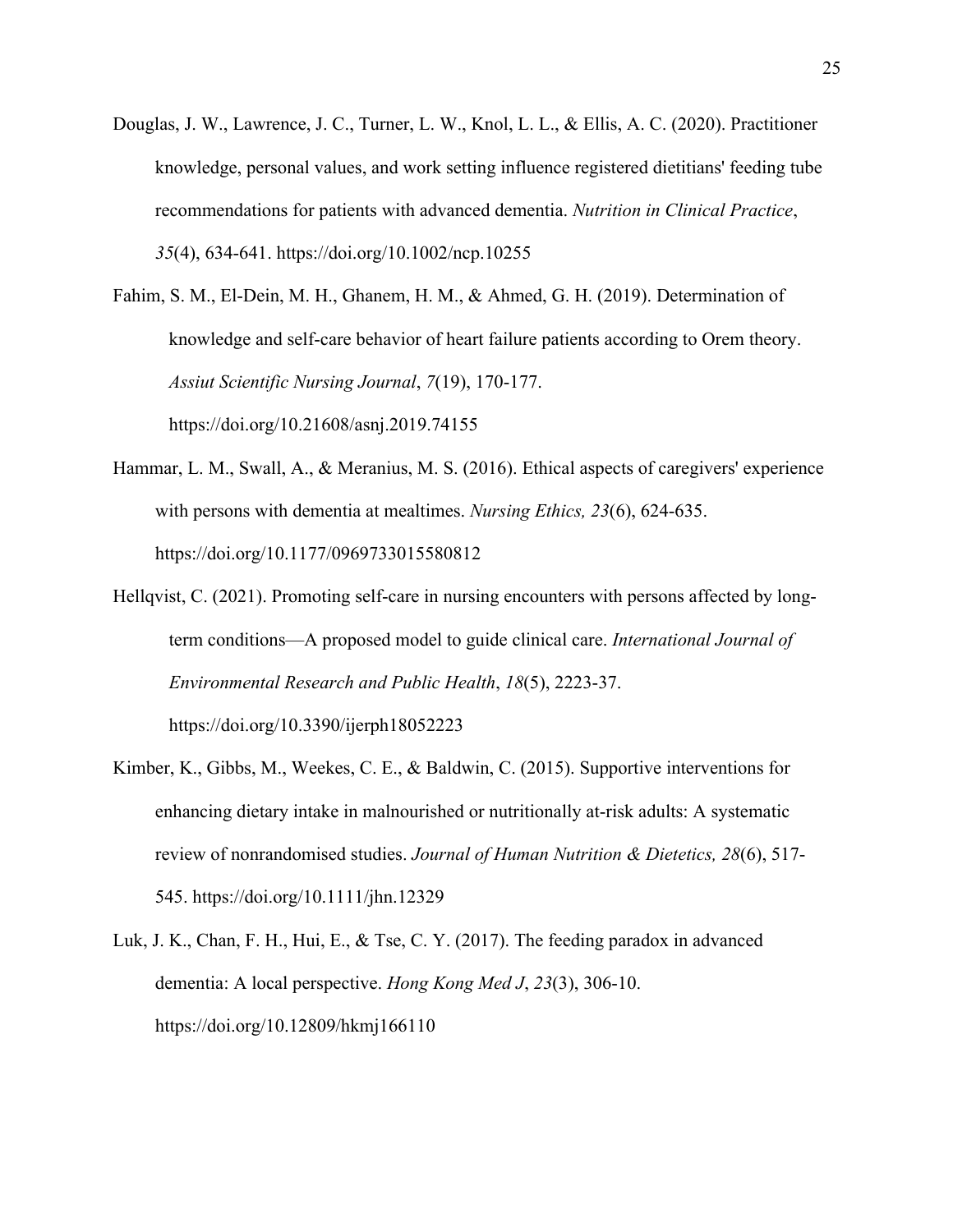McGinley, E. (2015). Practical nutritional measures in patients with dementia. *Journal of Community Nursing, 29*(6), 36-40. https://doi.org/10.1186/s12877-017-0443-2

- Peng, F. F., & Xu, J. (2018). Influence of Orem self-care nursing mode on quality of life and intelligent state in patient with Alzheimer's disease. *Nursing Practice and Research*, 07.
- Pouyssegur, V., Brocker, P., Schneider, S. M., Philip, J. L., Barat, P., Reichert, E., Bruegnon, F., Brunet, D., Civalleri, B., Solere, J., Bensussan, L., and Lupi-Pegurier, L. (2015). An innovative solid oral nutritional supplement to fight weight loss and anorexia: Open, randomised controlled trial of efficacy in institutionalised, malnourished older adults. *Age & Ageing, 44*(2), 245-251. https://doi.org/10.1093/ageing/afu150
- Relph, W. (2016). Addressing the nutritional needs of older patients. *Nursing Older People, 28*(3), 16-19. https://doi.org/10.7748/nop.28.3.16.s22
- Riegel, B., Westland, H., Iovino, P., Barelds, I., Slot, J. B., Stawnychy, M. A., ... & Jaarsma, T. (2020). Characteristics of self-care interventions for patients with a chronic condition: A scoping review. *International Journal of Nursing Studies*, 103713. https://doi.org/10.1016/j.ijnurstu.2020.103713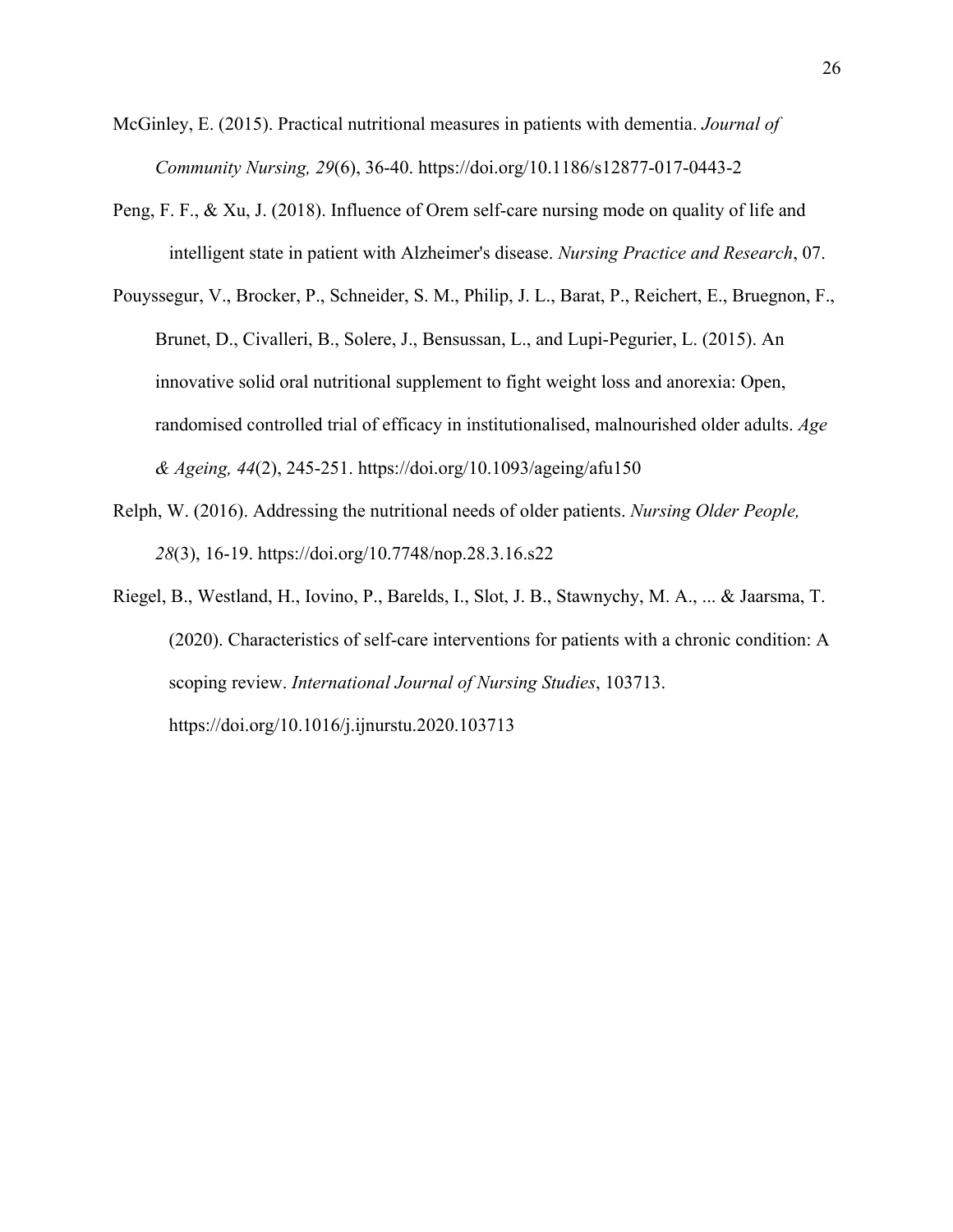## **Appendix 1**

### **STAFFS COMPLIANCY TRACKING FOR THE PROJECT**

- 1. Week one, the staff implemented the protocol 20 out of 21 times for 95.23%
- 2. Week two, the staff implemented the protocol 21 out of 21 times for 100%
- 3. Week three, the staff implemented the protocol 20 out of 21 times for 95.23%
- 4. Week four, the staff implemented the protocol 19 out of 21 times for 90.47%
- 5. Week five, the staff implemented the protocol 21 out of 21 times for 100%
- 6. Week six, the staff implemented the protocol 21 out of 21 times for 100%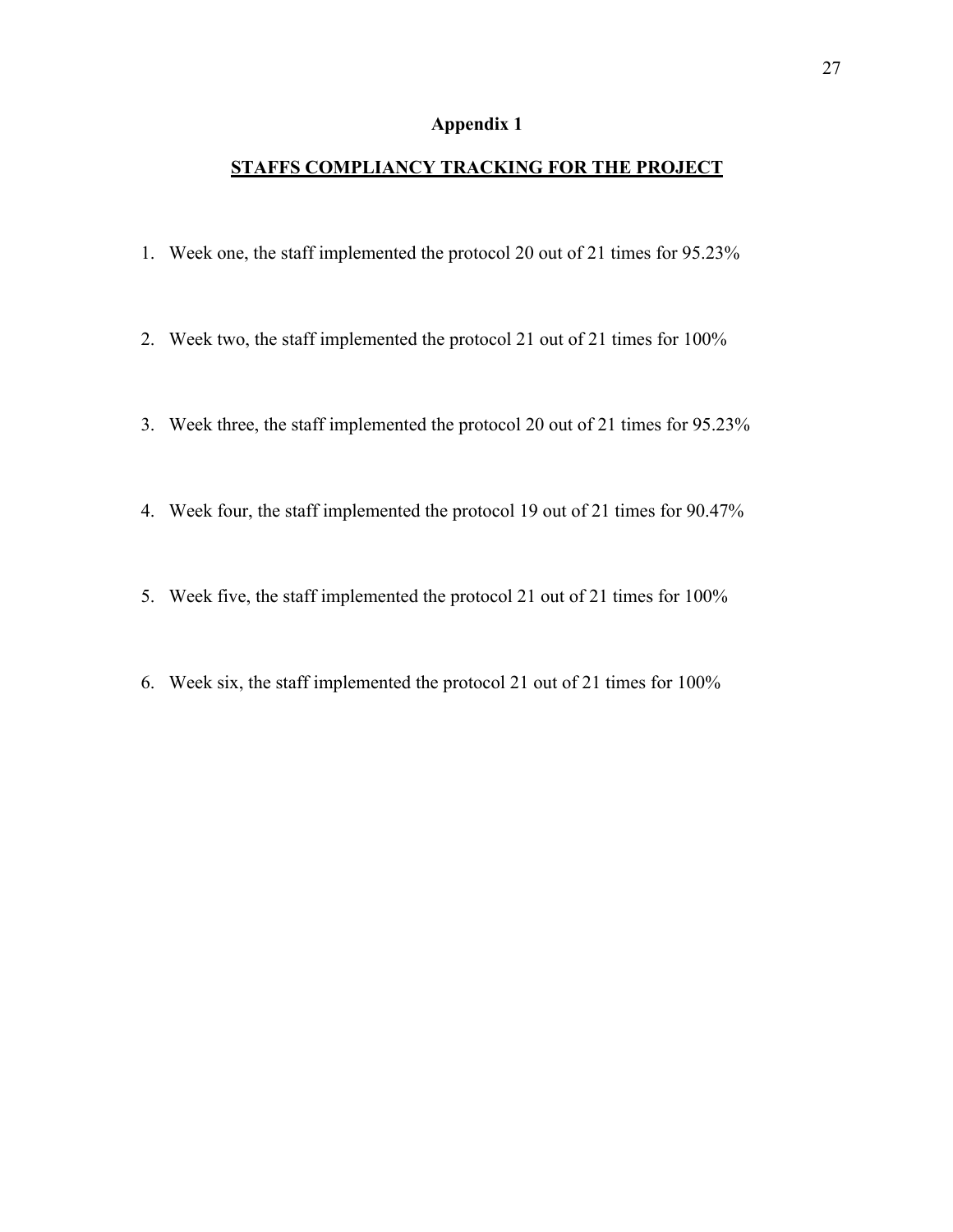## **Appendix 2**

## **Patients Weight Chart**

| $\mathbf 1$<br>$\mathbf{2}$<br>$\mathbf{3}$<br>$\overline{\mathbf{4}}$ | 155<br>165<br>240<br>207 | 157<br>164<br>235 | 158<br>168<br>233 | 156<br>169 | 157<br>166 |  |
|------------------------------------------------------------------------|--------------------------|-------------------|-------------------|------------|------------|--|
|                                                                        |                          |                   |                   |            |            |  |
|                                                                        |                          |                   |                   |            |            |  |
|                                                                        |                          |                   |                   | 235        | 240        |  |
|                                                                        |                          | 206               | 206               | 205        | 210        |  |
| $5^{\circ}$                                                            | 221                      | 219               | 220               | 218        | 222        |  |
| 6                                                                      | 176                      | 175               | 173               | 175        | 179        |  |
| $\overline{7}$                                                         | 171                      | 169               | 170               | 169        | 173        |  |
| 8                                                                      | 155                      | 153               | 154               | 155        | 161        |  |
| 9                                                                      | 192                      | 189               | 188               | 188        | 195        |  |
| $10\,$                                                                 | 218                      | 215               | 213               | 212        | 221        |  |
| 11                                                                     | 247                      | 244               | 243               | 242        | 249        |  |
| 12                                                                     | 110                      | 108               | 111               | 107        | 115        |  |
| 13                                                                     | 145                      | 144               | 138               | 140        | 148        |  |
| 14                                                                     | 124                      | 122               | 122               | 121        | 127        |  |
| 15                                                                     | 104                      | 103               | 101               | 102        | 109        |  |
| 16                                                                     | 202                      | 198               | 196               | 197        | 205        |  |
| 17                                                                     | 141                      | 138               | 135               | 136        | 144        |  |
| ${\bf 18}$                                                             | 166                      | 162               | 163               | 161        | 170        |  |
| 19                                                                     | 154                      | 154               | 151               | 150        | 161        |  |
| $20\,$                                                                 | 158                      | 160               | 155               | 154        | 162        |  |
| 21                                                                     | 251                      | 245               | 243               | 242        | 252        |  |
| 22                                                                     | 174                      | 168               | 169               | 167        | 174        |  |
| 23                                                                     | 218                      | 217               | 216               | 214        | 219        |  |
| ${\bf 24}$                                                             | 206                      | 206               | 202               | 200        | 207        |  |
| $25\,$                                                                 | 170                      | 168               | 165               | 164        | 172        |  |